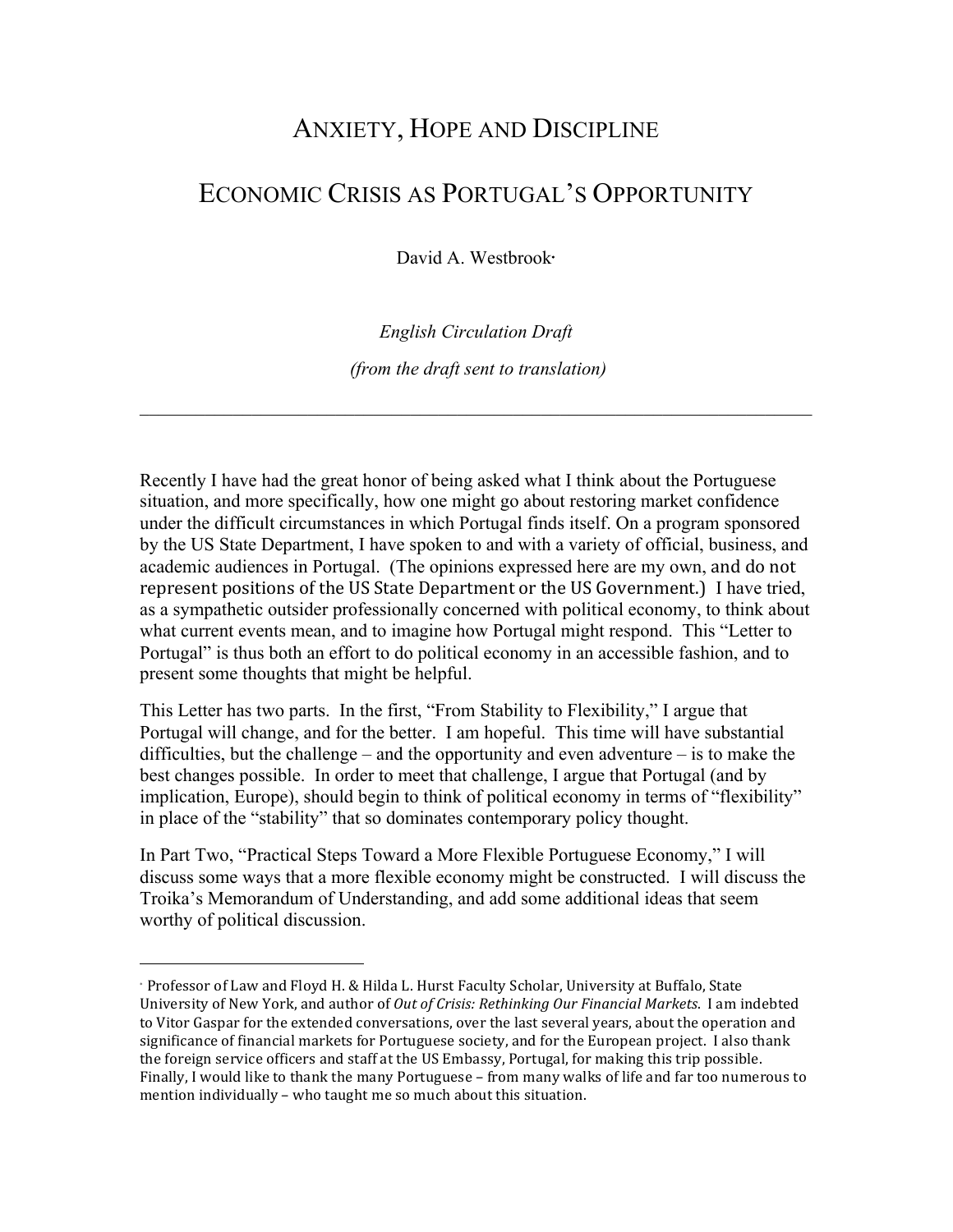## **PART ONE: FROM "STABILITY" TO "FLEXILIBILITY"**

*Hope*. Let me start by being perhaps provocatively optimistic: there is much reason for hope, and even more reason to insist that hope is important.

Why is there reason for hope? One reason is that finance is usually conceived in essentially "private" terms. The discipline of finance tends to be concerned with how businesses and households go about their affairs, and therefore those who think about finance tend to see the world in terms dependent on this professional imagination. As a result, an important truth is often overlooked: sovereign debt, and national finance generally, are quite different from commercial debt, and the finance of individual companies. A company, even a very big company, can go out of business in a way that a country simply cannot. Portugal has been here, as a country, for a thousand years. It will be here when we are gone. Portugal is a pleasant place to be, with much to recommend it. Moreover, Portugal has made great strides over the last long generation, since the move to democracy. So the present difficulties, as serious as they are, need to be kept in perspective. Over the medium term to long term, I am confident that Portugal will continue to attract capital and so forth.

This is not to say that the problems confronting Portugal are not serious. I think Portugal's difficulties are so serious that they raise structural (and in that sense constitutional) questions. Portugal will emerge from this difficult time with a different economy, and so in some ways will become a different country. That said, and to sound maybe too American, such challenges are best faced with confidence and energy: everyone should take a deep breath and relax (before getting to work!).

I freely admit that working down excessive debt ("deleveraging") is unpleasant, whether in Portugal or in the United States. And I also know from history that other, considerably more frightening, scenarios are imaginable. People could panic. They could riot. We could be talking about civil unrest and capital flight. The state could even fail. And then we would be facing an entirely different – and much worse – situation. But I simply do not believe that Portugal is at much risk of anything so horrible.

Considerably more likely is a sort of general depression, which has been called a "malaise" in the United States, perhaps best represented by Japan's rather long loss of faith in itself over the last decades. Britain also went through a long period of apathetic self-pity in the sixties and especially 1970s. Such attitudes make it very difficult for an economy to recover after a downturn.

And I do understand that a kind of sweet melancholy is one of the more refined characteristics of Portuguese culture, hence *fado*. But existential and artistic matters aside, I sincerely hope the Portuguese do not lose their confidence, their sense that this is a good place to live and to work, to do things. In the US we would say, we don't want the Portuguese to lose their "mojo." Because it is only with mojo, with confidence and a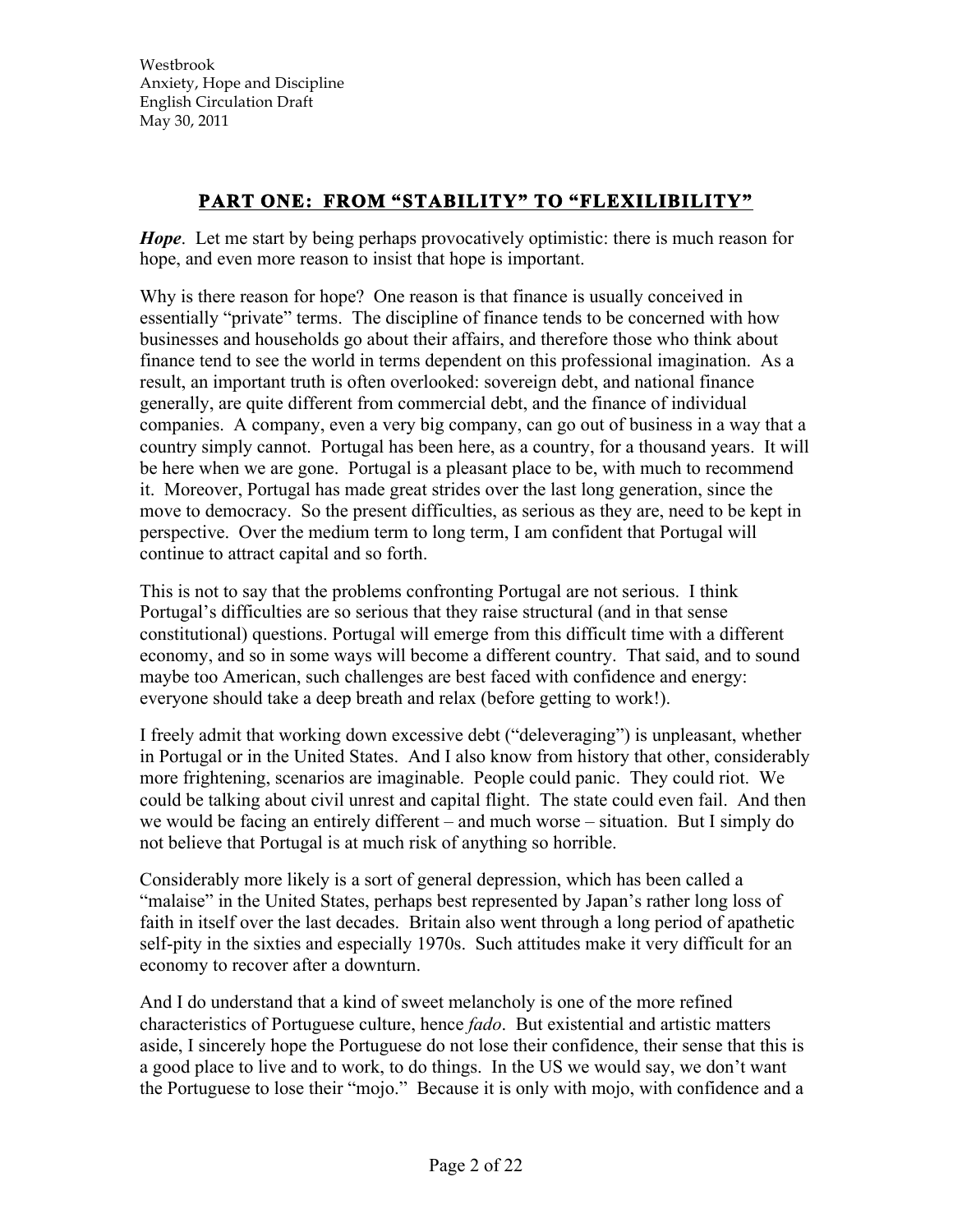willingness to give something a try, that new businesses are undertaken, that economies renew themselves and flourish. So there is reason for hope, and just as importantly, maintaining hope is vital.

*Political moment*. Perhaps strangely, I want to suggest that politics provides further reason for hope. Discussion of the sovereign debt crisis – not just in Portugal but across Europe – tends to be far too dependent on a conceptual opposition between "politics" on the one hand, and "economics," on the other. So we often hear it confidently announced that we understand the economics, but the problem is "political." Well, no – this is a bit too convenient, somewhat like the old claim that Marxism has never been tried.

To begin practically: once it is understood that governments will guarantee the functioning of banks – more generally, of the financial system – then the distinction between public and private debt becomes much less important. To oversimplify: in Ireland, the government is indebted because the private banking system became insolvent; in Portugal, the banks are threatened largely because the creditworthiness of the government, whose debt they hold, is in doubt. In both places, the political system is deeply implicated in the problems of the banking system, and conversely, a healthy financial system is vital to the operation of society and hence the political system. That much, at least, is as it should be: markets are a part of the social order, as are governments. As a result, however, it must be acknowledged that economics cannot escape politics, however much one may wish to seek refuge in technocracy.

Although bankers tend to blame "the politicians" who interfere with an otherwise perfectly functioning market (!), and while politicians have been known to blame the greed of bankers (and even worse, "speculators"), the fact remains that we are talking about political economy. Markets are ways in which certain kinds of collective ends are achieved, and are therefore political. Markets are social mechanisms through which, for example, houses are constructed and distributed, and more generally, the primary mechanisms through which Portuguese society provides for the material well-being of the country's inhabitants. And markets are vital to the construction of that youthful political entity known as "Europe."

The current crisis means that various Portuguese markets, notably banking, will change. Without casting blame, the business model followed by the Portuguese banks since accession to the EMU is no longer viable. The country cannot function without a financial system. The status quo is literally unsustainable: business as usual cannot go on. So as a logical matter, Portugal will change, and the question is how. If we presume that the crisis will bring change, we are obligated to try and make change for the better. That is, the present time should be understood not merely as a crisis – which it is – but also as a time of opportunity. As Obama's advisor, now Mayor of Chicago, Rahm Emmanuel, famously said, "You never want a serious crisis to go to waste." If Portugal seizes this moment, this could be a time for real renewal.

What sorts of markets are we attempting to foster? What should the market for sovereign debt in Europe, for relevant example, look like, going forward? What about banking in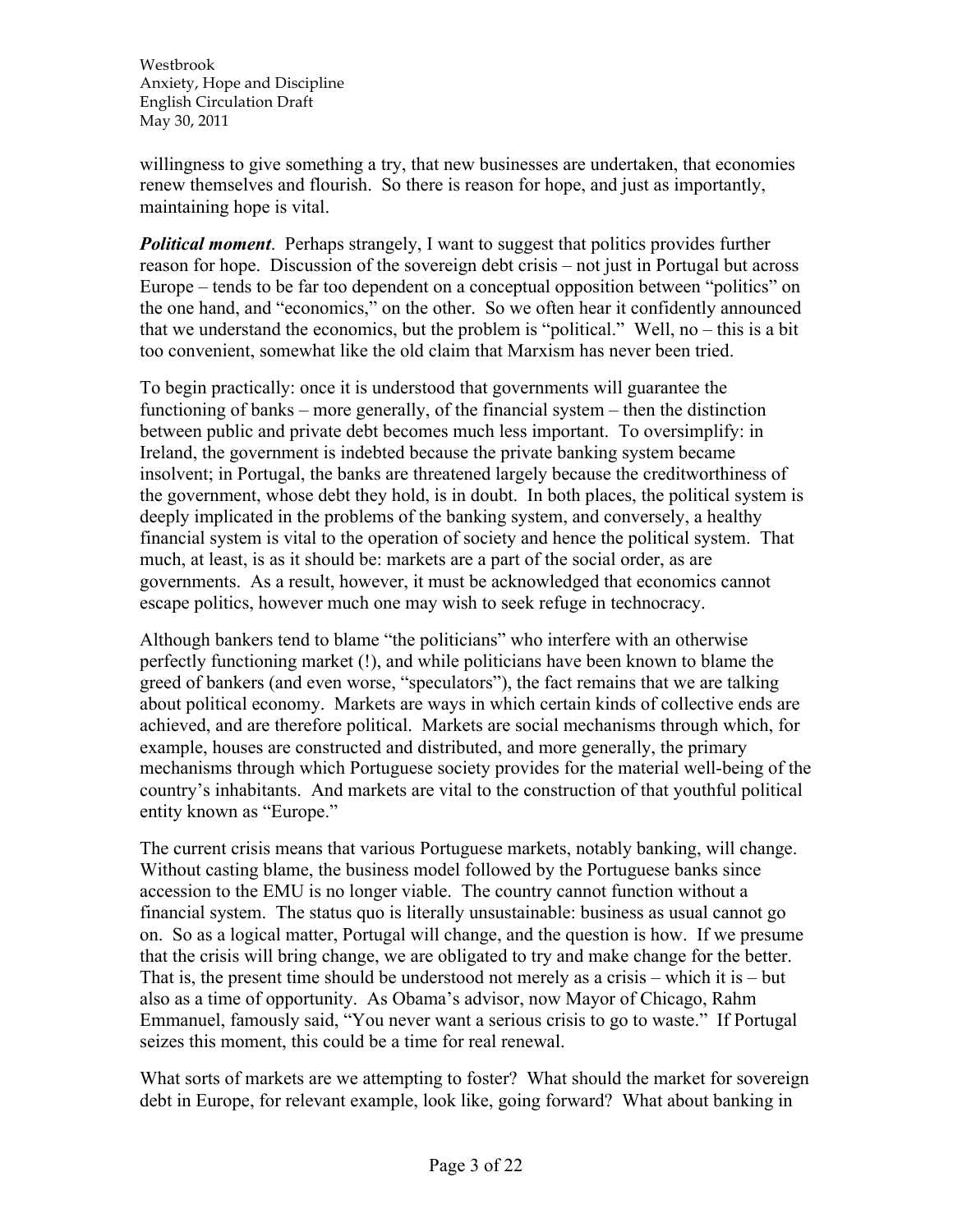Portugal? Or housing in Spain? Various markets are imaginable, but what sort of market seems most sensible in this or that specific situation? What sort of regulatory structure is likely to foster such a market? These are core questions for political economy.

Now is the time to address such questions, precisely because the times are uncomfortable. History teaches that change comes, and real political opportunity arises, on the heals of crisis. For examples, the structure of the US financial system is essentially a response to the Great Depression, and most of the institutions of public international law, from the UN to the WTO, respond to World War Two. Under normal circumstances, the status quo ante reigns, but crisis – the failure of the status quo – makes people willing to try something new. Moreover, as a pragmatic matter of political maneuvering, the "intervention" of the troika (the EU, the ECB, and the IMF), gives Portuguese political parties a degree of breathing room: the troika can always be blamed for whatever difficult steps must be taken. The IMF, at least, is quite accustomed to playing this role.

*Designing Markets*. So how can we imagine the Portuguese economy, and how can we get there from here? Such questions are, of course, historically and culturally constrained. Portugal will remain Portugal – which is a place quite different from Spain, to say nothing of Germany. And the general European social contract is not really up for discussion. Within such broad parameters, however, the present crisis presents Portugal with the opportunity to consider its markets, and to ask whether such markets are healthy, serve the country well.

Few would dispute the proposition that many markets in Portugal function badly. Discontent with the status quo suggests at least a tacit understanding of what a given market should look like: different from the current, dysfunctional, situation. That is, it is in discontent – negation of the status quo – that we begin to find the principles for reform, an idea that I shall develop and employ below.

To put this point in perhaps more familiar language, the present circumstances demand business models, images of how Portuguese markets could work. Business models, in turn, require action plans: how is the model to be achieved? That is, Portugal needs a credible story of how the nation will pass through this crisis and renew itself.

This story must be believable both to the international financial markets, and to the Portuguese themselves, so that they invest in it. If such a story is told and believed, however, and confidence and then investment returns, then we have yet another reason to be hopeful. If a convincing story can be told about how a better Portuguese economy is being constructed, and that story is then acted upon by both Portuguese and foreign investors (who invest capital and effort), then the story may well come true. Good business models, accompanied by credible action plans, carry the seeds of their own achievement.

I understand that many people understand "the market" to be given, a reality with which politics must cope. From this perspective, my talk of creating a Portuguese (or European) economy may seem hopelessly ambitious. The economy creates us, not the other way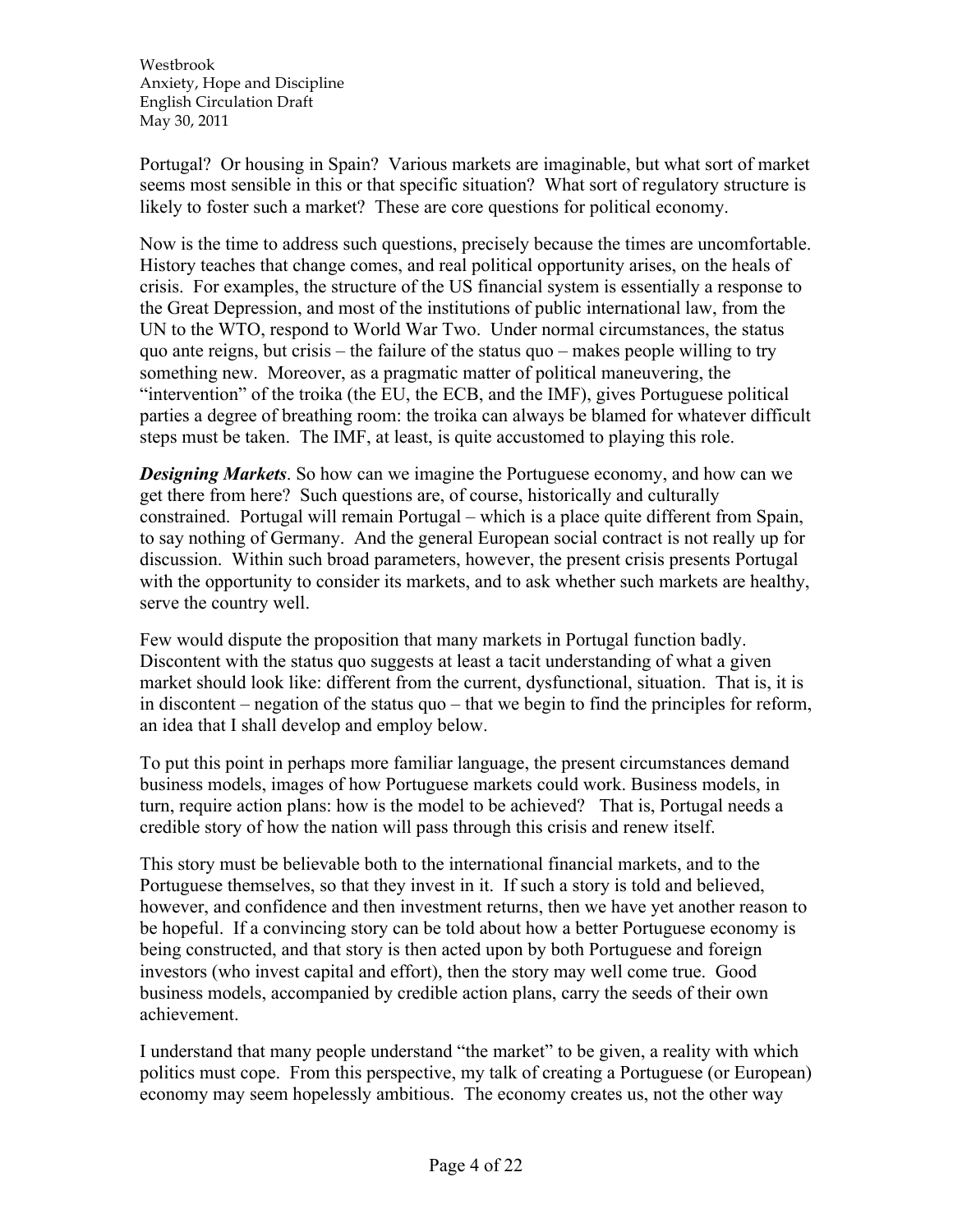'round. Or so some believe. And even if one does not indulge material determinism, one might think that economic power lies in Berlin or Frankfurt, or maybe Brussels or Washington, but certainly not in Lisbon. In this view, the Portuguese are acted upon, but not actors.

I disagree in many ways, but in the interest of brevity, it may be helpful to think of markets on the analogy of games. Like games, markets are contexts where relatively autonomous actors compete according to a set of rules. Society benefits from the output of the game (the beauty of football, for instance), or the market (in houses, or milk, or commercial credit). And the rules of the game affect both how the game is played, and the "shape" of the outputs, just as regulation affects the terms of competition, and ultimately, what is produced, with what externalities, and at what price.

Finally, and importantly, the game must be perceived to be fundamentally fair, or else nobody would want to play. In sports, one suffers a few bad calls from the referees as part of life. But the game should not be fixed. Neither should markets. In financial terms, the formation of liquidity presumes the willingness to participate in the market. The Portuguese will make their national markets by their participation; a market *is* the collective participation of its actors.

So what sort of markets do the Portuguese want to participate in? What kind of story can Portugal tell itself about how it is developing, now, through this crisis? Can we already see the outlines of a business model for the new Portugal? And, as will be discussed in some detail in Part Two of this essay, how does the Troika's MOU further the realization of that model?

Such questions are merely different ways of asking how the Portuguese are going to reimagine their economy, and thereby some significant portion of their society. Reimagining the Portuguese economy means that market confidence is not, strictly speaking, restored. When financial market and domestic confidence come back to Portugal, it will be confidence in a new – and I hope and think better – economy. *After the crisis, marketplace confidence will be inspired rather than restored.*

*Flexibility and Systemic Risk*. For the sake of clarity, allow me to suggest an idea without preliminaries, and then develop it post hoc. Portugal should begin think about "flexibility" in lieu of "stability" as a dominant aesthetic in its political economy. I would also suggest that a more flexible structure is a stronger structure, more worthy of confidence.

To state matters positively: this crisis gives Portugal (and indeed Europe) an opportunity to find ways to think more "loosely" – flexibly – about economic policy, and particularly about the relationships among institutions and sectors of the economy. They have the opportunity to build more dynamic, resilient, better markets.

To state matters negatively, Portugal (and indeed Europe) need to think about their markets in new ways, because the old model has failed, or at least been permanently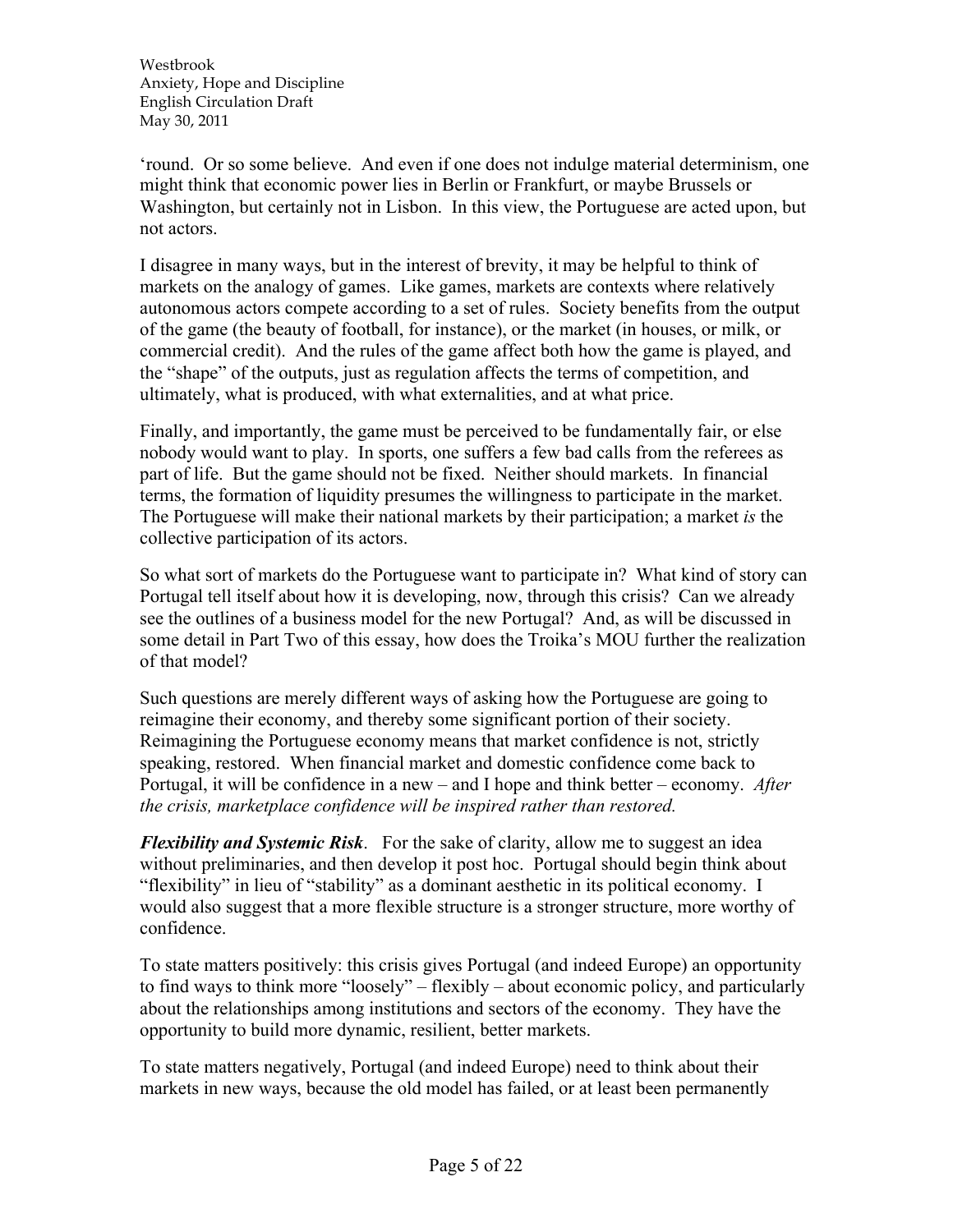compromised, hence the crisis. At least since the Maastricht Treaty, European markets have been considered under the flag of "stability" – as in the "Stability and Growth Pact." Stability and growth were to be achieved by conformity to certain norms. The Maastricht Treaty contains no provision for sovereigns to exit EMU, be bailed out, or to default – indeed, no provision for crisis resolution at all. Crises were simply to be avoided by conformity to norms of fiscal prudence, i.e., governments would restrict their budget deficits to 3% of GDP. Moreover, it was thought that such conformity to fiscal norms would lead to growth. At least in Portugal, neither conformity nor growth was ever substantially achieved, and now stability has been lost too.

In Portugal, the norm of stability justified excessively protective labor markets; enormous benefits for the unemployed; and implicit tolerance for anti-competitive practices. Solicitude for settled expectations may also lie at the heart of company law excessively devoted to protecting creditors, thereby discouraging entrepreneurship. Be that as it may, in general, law and policy in Portugal have fostered an economy geared to preservation of the status quo, rather than to organic change.

But what do I mean by this "flexibility" that I propose serve in lieu of "stability" as a primary virtue of political economy? One may understand "flexibility" more deeply by thinking about systemic risk. Many seemingly disconnected institutions are in fact highly connected, so that distress in one institution or market can cause a crisis somewhere else. Internationally, Lehman Brothers stands for this proposition. In the United States, reforms since the financial crisis (Dodd-Frank) have attempted to trace, and contain, the systemic risks produced by such connections among institutions.

While Portuguese financial markets are not as institutionally complicated as those in the United States, I think there is a much higher degree of institutional integration – and hence transmittal of risk – than is commonly acknowledged, and a key vector of that risk is sovereign debt. To be a bit more specific, if we look back over the medium term in Portugal, say to accession to the EMU and the Euro, a story something like this emerges.

At least since adoption of the Euro in 1999, Portuguese households, businesses, and government took on substantially more debt. Rising levels of personal and non-financial commercial debt were funded by Portuguese banks, which financed much of their lending by borrowing on the international markets. Portuguese banks were too big to fail, were involved in public private partnerships, financed state-owned enterprises, and in some important cases were owned by the Portuguese government outright. For all these reasons, Portuguese banks had access to capital at very favorable rates. Making money on the spread, Portuguese banks could be expected to be enthusiastic about lending, i.e., willing to extend further credit.

In a related matter, the government employed a large number of people, put in place a generally rigid labor market, and insured generous benefits for the unemployed. Under these conditions, individuals with jobs are presumably good credit risks, further encouraging borrowing. Government also entered into a considerable number of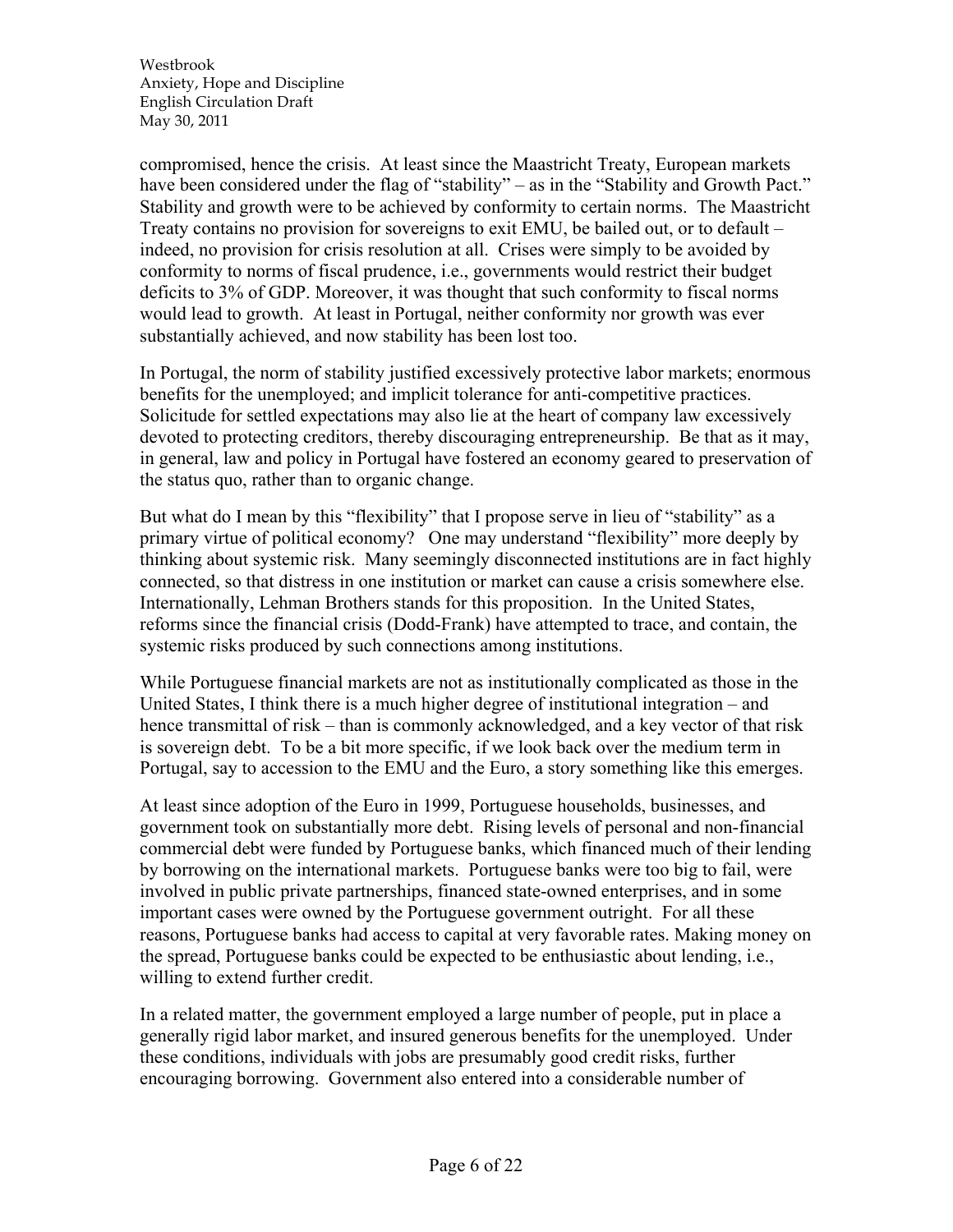public/private partnerships, often funded – conveniently off the government budget – by Portuguese banks.

In the part of the story that receives the most attention, the government financed its efforts, especially in response to the stress of the financial crisis of 2008-09, by recourse to the international debt markets. European banks, many of which were having difficulty managing enormous amounts of liquidity, and who also bought opaque debt products in the United States, happily extended credit to their fellow Europeans at what was perceived to be essentially zero risk, and (not) reserved against accordingly.

Once the debt crisis emerged in 2009, and Portuguese banks began to have trouble financing their operations in the financial markets, they began buying Portuguese sovereign debt, which could be used as collateral at the ECB, despite the deteriorating creditworthiness of the Portuguese state. All of this took place in the context of an aging population, flat growth over the last decade, and demonstrably undisciplined political and especially budgetary processes, problems hardly unique to Portugal.

Thus consumers, firms, banks, and the government in Portugal all became overleveraged, and all exposed to each other's weaknesses, in a deteriorating demographic, political, and ultimately credit situation. For a variety of reasons, the relevant actors did not perceive increased leverage as a problem, and everybody lent to one another. Until, in late 2009, it became apparent that leverage was a problem for European sovereigns, beginning with Greece. The rather sudden realization that the risk of sovereign debt default was not negligible, i.e., required thinking, forced examination of public finance across Europe. Credit ratings were downgraded; liquidity began to dry up. In due course, it became clear that Portugal would not be able to meet obligations falling due on June  $15<sup>th</sup>$ , 2011, and looked to the troika for help.

From the perspective sketched here, the Portuguese crisis is not simply the result of excessive borrowing by a government and imprudent lending by international investors. This is the tale of an interconnected system that leveraged itself beyond its short and medium term capacity to pay. It is now necessary to deleverage the system, let air out of the balloon. This is unavoidably painful.

As an aside, and taking the longer view, the Portuguese crisis is hardly shocking. Portugal was a latecomer to the European project, and the last long generation – since the late 1970s – was marked by the adoption of European standards, and European costs. Expansion of credit to meet such rising expectations is a classic story of capitalism. And in the history of capitalism, the valleys are rarely as low as the peaks are high. To use a American example, the commercialization of the internet led to an enormous stock bubble, and enormous losses. But the internet remained. So while it cannot be denied that Portugal borrowed far too much, it must also be remembered that Portugal has become a substantially different, and substantially more modern, country. Markets produce, but they also overshoot the mark. This is not new.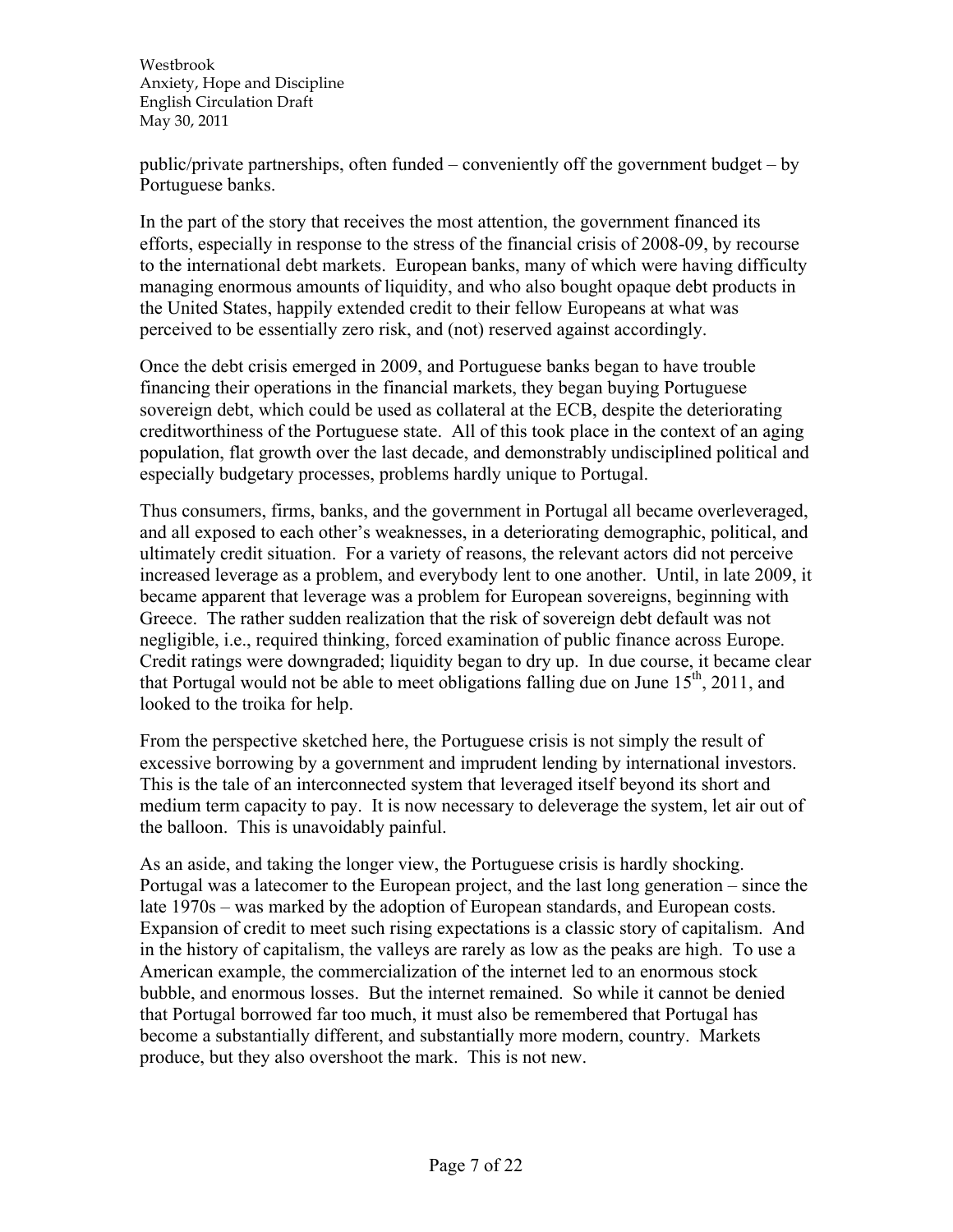Apart from endurance, however, what can Portugal learn from its recent history that will be useful going forward? As already suggested, a rather straightforward institutional design principle emerges: surely one does not want to restructure the economy in such a way as to recreate the conditions that led to the crisis. With an eye to the present crisis, and systemic risk generally, what I am suggesting is that we should try to see a richer socioeconomic ecosystem, in which the distress of one institution – say a major bank, or the debt of a country, even, does not endanger associated institutions. A little more "give" in the structure, hence "flexibility," would make the system stronger.

Therefore, where Portuguese (and European) markets have been highly interdependent, one would like to see more institutional independence. Where there has been excessive conformity ("harmonization" in Eurospeak), one would like to see more diversity. Where there has been centralization, a bit of decentralization may be in order. Where there has been rigidity, flexibility should be encouraged. Instead of stability among few actors, one should hope for markets that are more open, dynamic, and robust. In short, the sovereign debt crisis may be an important turning point in the way political economy is imagined and conducted in Portugal, and indeed in Europe.

*Modesty*. I should at this juncture make clear that a turn to "flexibility" does not imply what Europeans call a "liberal" distrust of government per se, nor even an argument that markets are inherently efficient, beloved by classical economists. Having watched a great deal of private sector inefficiency in recent years, that simply is not the point. More importantly, as suggested already, markets are hardly "private" concerns, but are forms of political life, dependent on other forms of political life, notably a well functioning legal system. The point here is to ask, how should markets be constructed in Portugal? A market is well constructed for its society if it generates the sorts of outputs the society wants, at a reasonable cost, and does not fail too spectacularly. Which is easy to say in the abstract, but is no small achievement for a country, as recent history demonstrates.

If we are unsure of market efficiency, we should not be too sure that we know when an economy will grow, or at what rate. As a corollary, it is hard to know when marketplace confidence (what economist Paul Krugman calls "the confidence fairy") will return. The economy may grow, and it may not.

Growth is the *deus ex machina* of a great deal of economic policy, and especially crisis intervention. We would like to say, after this crisis is over, that austerity measures were employed; the capital markets were repaid and reassured; new capital was invested; the economy started growing. So one must hope, and in due course, the Portuguese economy no doubt will grow.

But it is hard to generate growth, and hard to predict when it will happen. Access to capital is generally thought to help, but as already suggested, capital is fickle. In the US, recapitalization of the banks did not lead to lending, much less employment, and growth itself has remained fragile, perhaps too dependent on overseas investment and government spending at home. Moreover, growth, or lack thereof, is often dependent on external factors. Consider, for obvious example, the price of oil.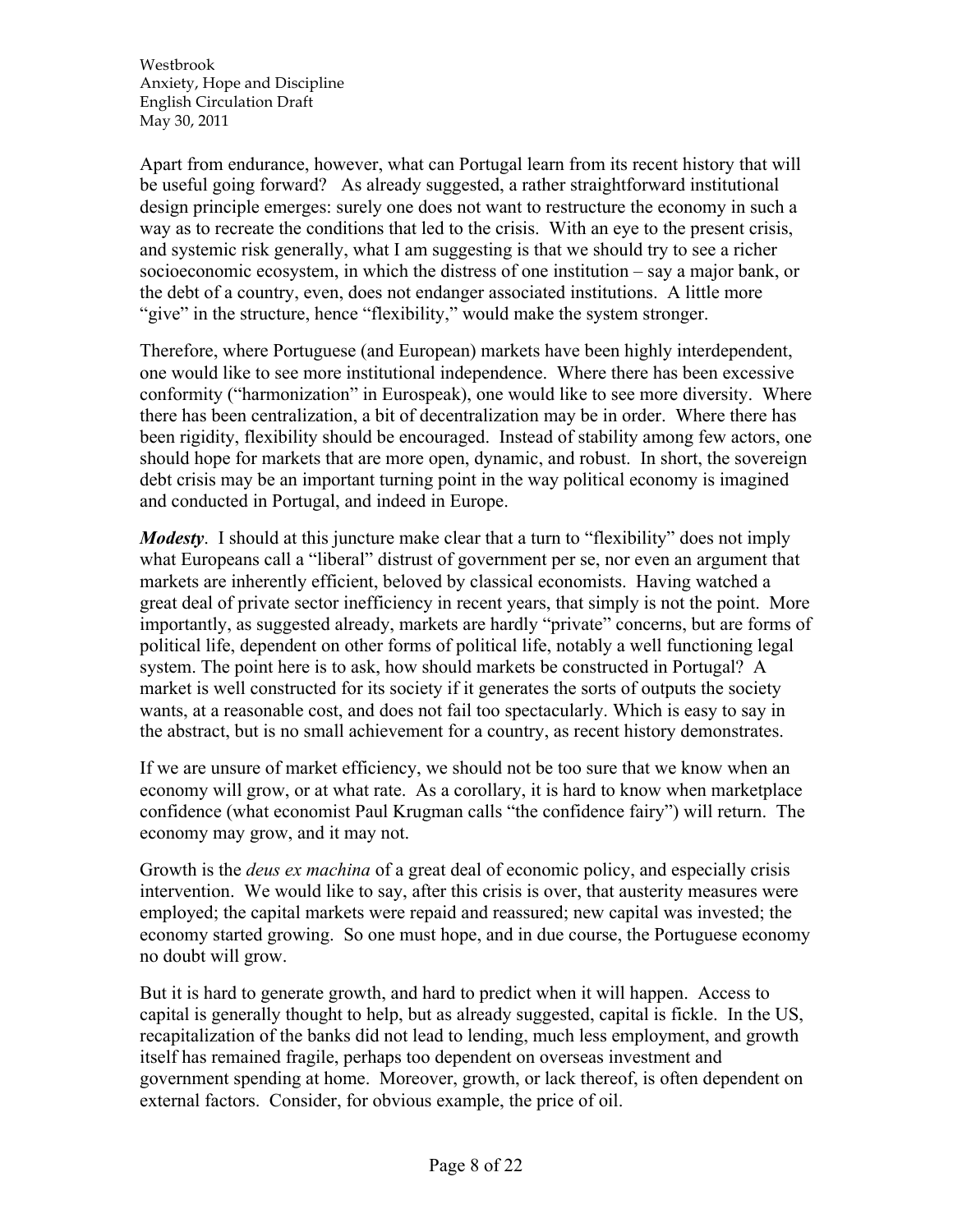Growth may certainly be prevented. Disorder and violence can shake confidence, which of course is an issue in many developing countries. Or simple apathy, or rigid regulation that leads to a sense of improbability, can stifle investment, which is an issue in so-called rust belt cities, like Buffalo, NY, where I teach.

In Portugal, two factors seem particularly important to me in thinking about growth. One, already mentioned, is that the population of Portugal, like much of Europe, is aging. The other, also already mentioned, is that Portugal is a great place to be. How will these factors balance out, and when? I do not know. So I think one should be a bit agnostic about growth. Policy should attempt to foster growth, but not be too dependent on achieving it. Like wisdom, growth comes when it, and we, are ready.

But, as with wisdom, one should be ready. Even if the troika's promises of growth are discounted, substantial reform makes sense for Portugal. Why?

First, as mentioned, the status quo is unsustainable. Portugal's economy has not grown in significant fashion in years, and currently is shrinking. Significant institutions are insolvent, or would be without international support. Export is never easy, and certainly is not now. The population is aging. Substantial reform is necessary to preserve current standards.

Second, substantial reform would be more likely to help Portugal grow; the current arrangement has reached its limits. Portugal needs to roll the dice. An analogy may be made to sport: if one is losing the game, one makes adjustments that may not work – but they might!

Third, as already suggested, it reasonably may be hoped that a more flexible Portuguese (and European) economy would not be so vulnerable as the present one has proven to be, or at the very least, would be vulnerable in different ways. That is, the pursuit of stability has revealed substantial systemic risk; addressing that risk requires a more sophisticated understanding of the economic ecosystem than European "stability" offers.

Fourth, a more flexible – robust and dynamic – Portuguese economy will feel different, will offer different opportunities. In particular, it should be able to offer more opportunities to both entrepreneurial and professional people, thereby alleviating brain drain, which might help increase both prosperity and happiness.

*Conclusion of Part I*. To clarify all of this, Part II of this Letter to Portugal, "Practical Steps Toward a More Flexible Portuguese Economy," will discuss a few specific aspects of both the troika's plan, and the general discourse, with an eye to what "flexibility" might mean for short and medium term economic policy in Portugal.

I realize that my thinking may well sound too naively optimistic, to be blunt, too American. It is true that the United States is a land of incessant self-invention, and other places feel themselves more constrained by historical circumstance. But I also know just enough history to recall that this is not the first time that Portugal has been asked to reinvent itself, and has done so. Although this is neither 1755 nor 1974, the Portuguese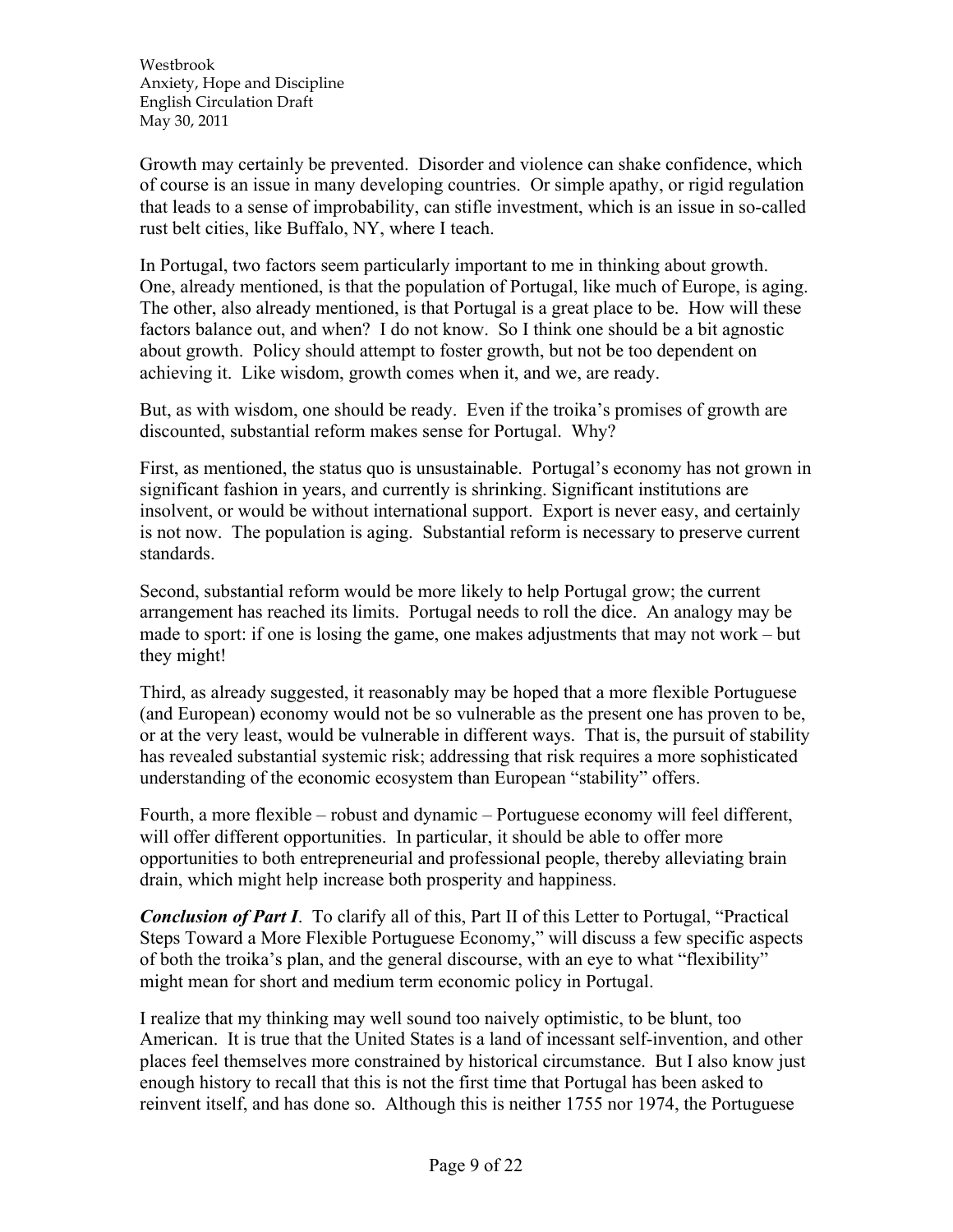do have the historical and cultural resources to do impressive things, now. And I think they will.

## **PART TWO: PRACTICAL STEPS TOWARD A MORE FLEXIBLE PORTUGUESE ECONOMY**

**A Veneer of Rationality.** One of the interesting things about a debt crisis, as opposed to other economic maladies, is that debt tends to fall due on certain dates, and so the crisis has a schedule. Absent assistance, Portugal's government feared that it would not be able to roll over a sufficient share of the debt falling due on this June  $15<sup>th</sup>$ , and would consequently face insolvency. The Portuguese government therefore formally asked for assistance from the Troika.

Let me highlight two aspects of the scheduled quality of this crisis. First, the very existence of a schedule reminds us of the importance of time. Crises may unfold quickly, but not instantaneously. Business plans, and reforms generally, are narratives. Sequence matters. So, in considering the transformation of the Portuguese economy, it is important to think about when something can be done, and when it must be done.

Second, the scheduled quality of a debt crisis lends it a veneer of respectability, even rationality. Requests are made by officials; elites make arguments; meetings are held and essays are written. This veneer, however, is only a veneer: a thin covering that covers, and tends to hide, what lies beneath. The fundamental issues at stake in a debt crisis, at least one as large as this one, are issues of social structure, culture, and psychology – we might say history, which moves in mysterious ways. So, throughout this essay, I am trying to keep in mind the fact that existential issues are in play, and discussing such issues may require a certain awkward candor, even lack of politesse.

Moreover, this veneer of bureaucratic rationality comes at a political cost: the more elites appear to be managing this situation (while calling for substantial sacrifices from the populace at large), the more the situation appears to be a power struggle among elites. Precisely because the discourse is conducted in technocratic terms and dominated by the exquisitely educated, the crisis does not appear to be about reconstructing Portuguese markets and so society, which is by definition a populist project, because a market is constituted by its participants, as mentioned in Part One. After technocratic discourse, the market is what people do – the game is what people are actually playing. People tend to ask what are "they" doing to us, when the real question for political economy is what are we going to do, under the new circumstances?

**Repay? Restructure? Default?** Let me start by confronting the most pressing practical question, and impolitely simply: to what extent should Portugal repay its debt? Interestingly, both a principled socialist position and a principled market capitalist position suggest that Portugal should default. From the left, why should the Portuguese people suffer for the interests of international capitalists? From the right, why should tax money be used to bail out investors who mispriced risk? Such investors should be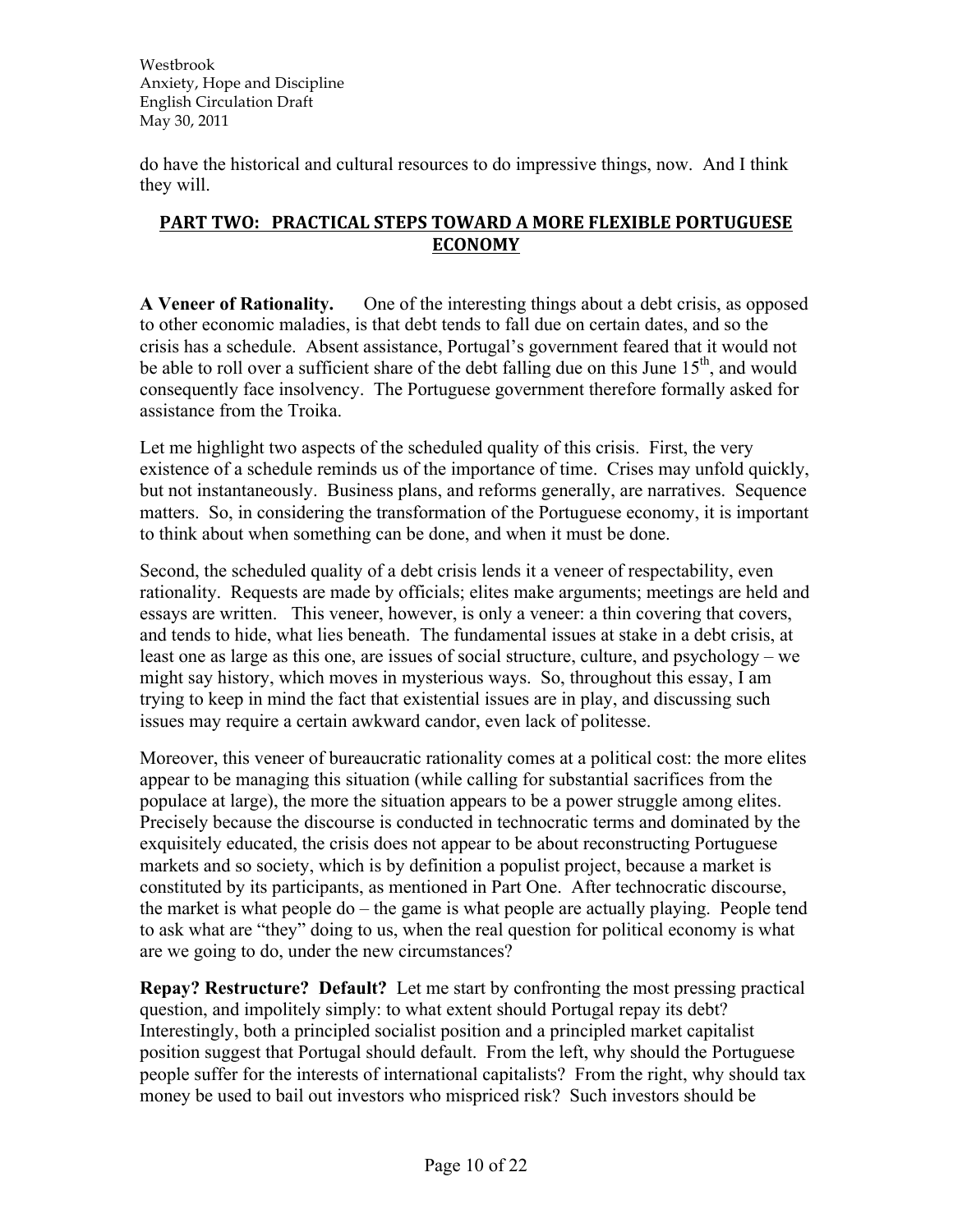eliminated from the market, or at least bear the costs of their mistakes – that is how markets work. The intervention of the Troika is moral hazard of the worst sort.

For the short term (this summer at least), acting upon the principled positions of the left and right would be disastrous. To the left, one might point out that insolvency of the government would lead to direct pain to those dependent on government services, or who work for the government. At the same time, insolvency of the government could be expected to lead to collapse of the financial sector for a host of reasons, ranging from the fact that banks hold a great deal of government debt to the fact that a credit rating downgrade of the government would impact the credit rating of Portuguese companies to the fact that many financial institutions do a large share of their business with the government or with government controlled entities. Collapse of the financial sector would severely impact households and businesses . . . people would suffer.

To the right, one might point out much the same, albeit in a different key. Given the centrality of the Portuguese government to key Portuguese institutions, especially banks, the sudden insolvency of such institutions would presumably lead to an almost instant evaporation of liquidity across the economy, immediately followed by a rapid contraction of activity. As unpleasant as moral hazard problems are, an economy seeking equilibrium at radically lower levels of activity is worse.

For those on both the left and right who might be tempted by the idea of default, it bears remembering that Portugal is not Argentina, a large developing country with its own currency, much less Russia. Portugal is a small country that benefits greatly from its participation in a monetary union, the Euro area. The European institutions are deeply intertwined, and least for the present presume the creditworthiness of the Member States. Violating that presumption – precipitously defaulting – would inject substantial uncertainty into the system with regard to the solvency or at least liquidity of key institutions, to the pricing of sovereign debt generally, and to the capability of the institutional machinery of the system as a whole. Such unpleasantness for financial institutions and governments could be expected to have real economic effects throughout Europe, which would envelop Portugal.

The classic argument against defaulting is, of course, the argument from the long term self-interest of the borrower. Simply put, defaulting, thereby proving that one is a bad credit risk, makes it harder to borrow money in the future. Since most modern notions of economic development, to say nothing of the daily operations of most complicated institutions, are based on access to credit, losing one's creditworthiness is not in one's interest. In the case of a government default, the ability of financial organizations, firms and households to access credit often suffers. Illiquidity may spiral into insolvency . . . so the borrower, and especially the sovereign borrower, should scrimp, save, and otherwise suffer in order to repay the lender. Or so lenders like to argue.

How much harder it will be for a given borrower to borrow again, after a default, is difficult to know ex ante. Surely it is possible to overdo arguments from the bond vigilantes, or their friend the confidence fairy: there are worse things than bankruptcy.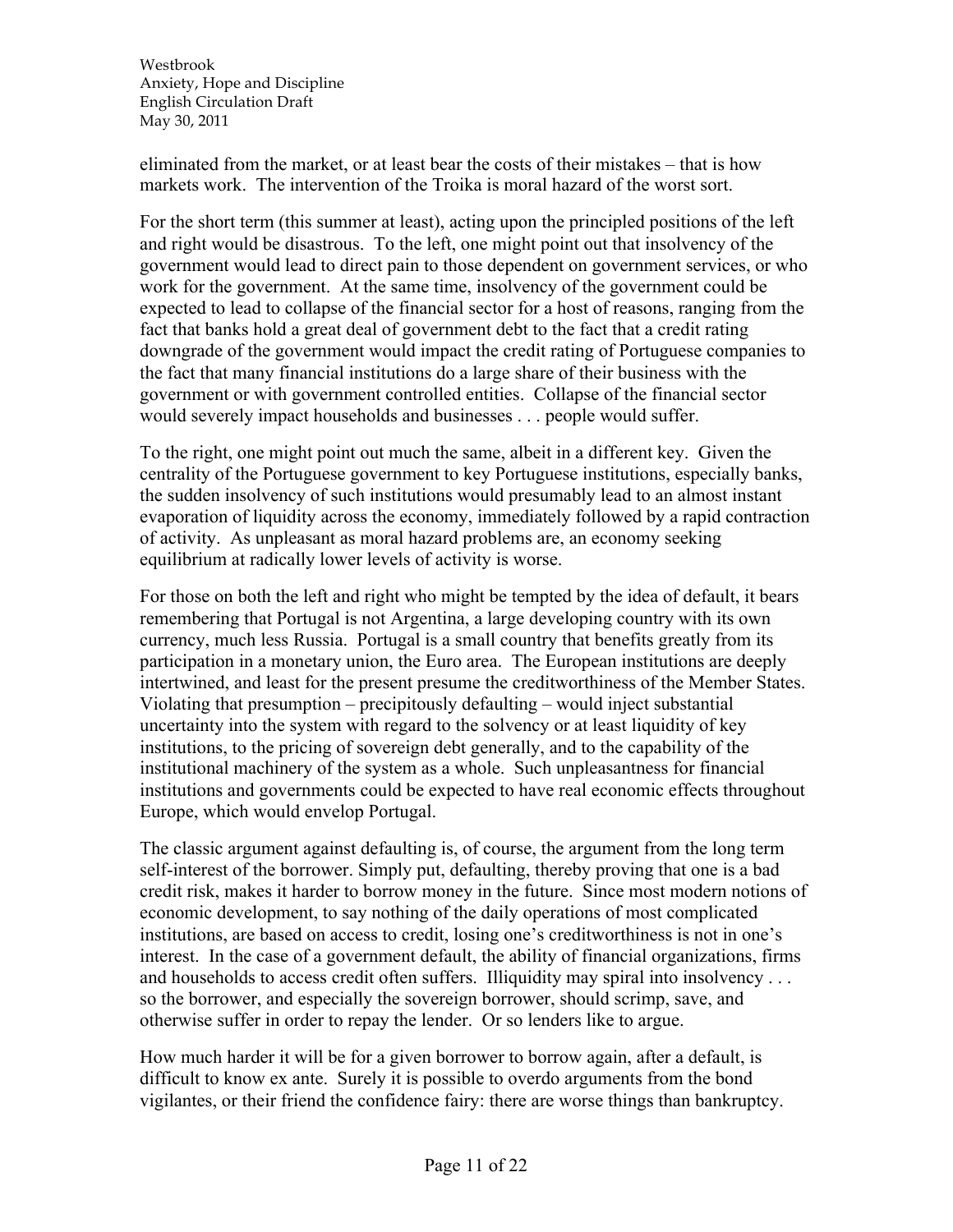Future investors should be able to recognized real opportunities, that is, credit may be reestablished, especially if there is money to be made, and it can be plausibly argued that the borrower has reformed, or perhaps some other form of security can be offered. But the process is likely to be long, unpleasant, and far reaching. In the worst cases, and especially in light of uncertainties, fundamental confidence may be shaken, with potentially disastrous consequences for the real economy. For all these reasons, creditworthiness should not be given up lightly.

More philosophically, the left tends to forget that investors may not be demonized without remorse. To default is to break obligations relied upon by banks, pensions, insurance plans, endowments – institutions that serve people. Sufficient damage to those institutions will hurt the people served by the institutions. Even granting that wealth distribution ought to be more equal, all capital is social capital.

The right also tends to forget that markets are socio-political mechanisms. A badly functioning mechanism, such as the sovereign debt market in Europe, needs to be fixed, not allowed to play itself out to the bitter end. Thus, in the short term, Portugal has no real choice but to proceed much as it has, i.e., to borrow money, accept conditionality, and make good its obligations on June  $15<sup>th</sup>$ , at a 100 cents to the Euro.

**Transitions.** Taking the medium term view, however, both the socialist and market capitalist caricatured here have very valid points. Surely a well constructed financial market does not privatize profits and socialize losses? And surely sovereign debt should be priced sensibly, and moral hazard avoided? Moving from Portuguese sovereign debt to the Portuguese economy writ large, as discussed through Part One, surely this is the moment to create a better, more flexible, economy? If this is not our economic policy now, then when?

The debt crisis thus presents us with contradiction: honoring current debt obligations (supporting a systemically vital market) while acknowledging that the market is in dire need of substantial reform (hence the crisis). This contradiction may be framed, narratively, as a transition: how to sustain the present, deeply flawed, market long enough to create a better one?

Such questions are no longer to be addressed in the abstract. Moves have already been made, and the game is in progress. Portugal has already gone to the Troika. As set forth in the MOU, the Troika has begun lending money and imposing conditions, with the express intention of reforming the Portuguese economy. It is conceivable that the MOU works on its terms: reforms are taken; Portugal regains access to the financial markets, which obligingly return to "normal" on schedule; Portugal becomes globally competitive, and grows, all by 2013. Even if such things were to come to pass, however, I would argue that the MOU does not really go far enough in creating a flexible economy for Portugal.

To put matters gently, however, prudence requires consideration of the possibility that the Troika is overly optimistic, and that the objectives of the MOU will not be achieved in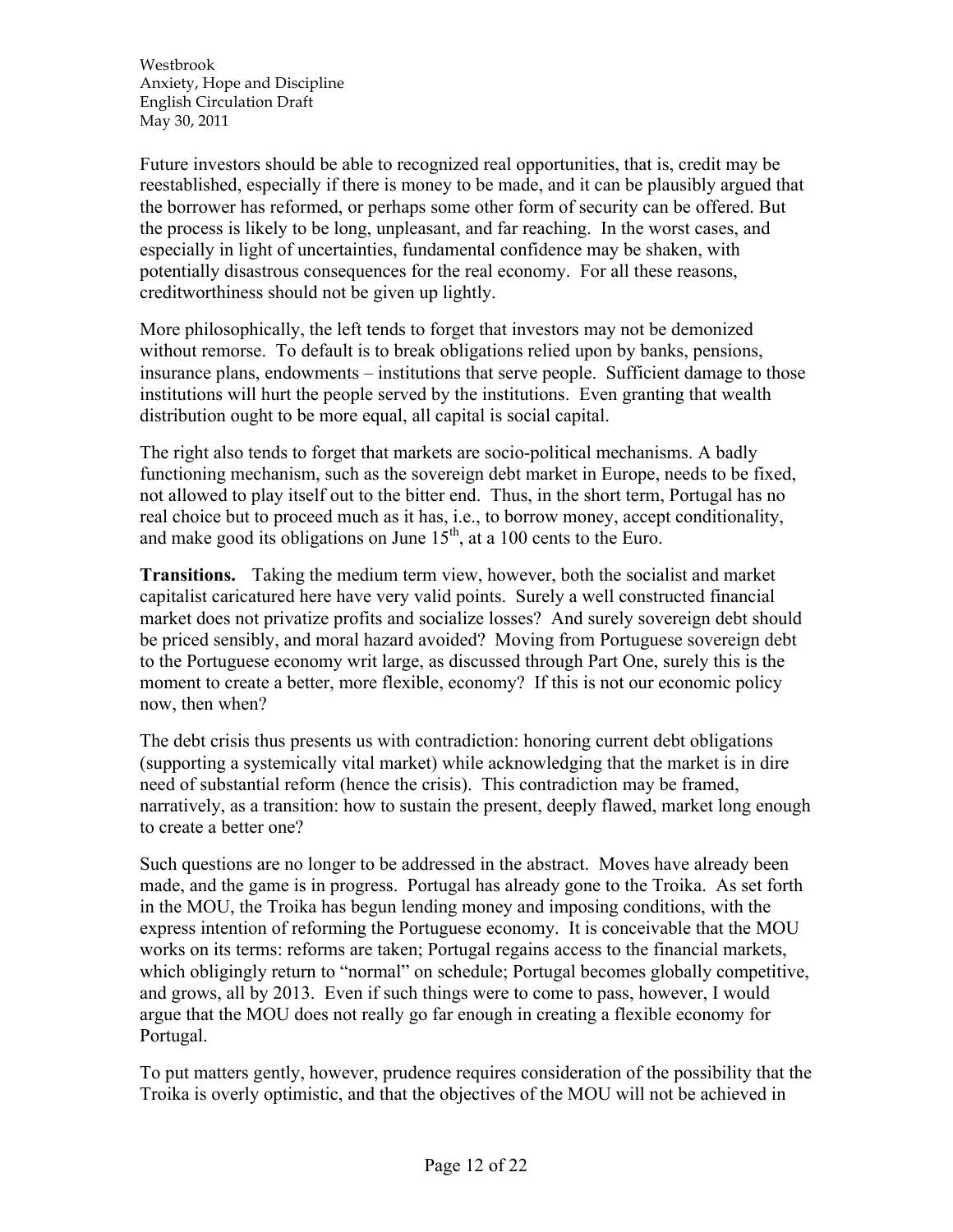the timeframe envisaged. It would therefore be sensible to think about the transformation of the Portuguese economy in more modest, but probably more realistic, fashion.

Fortunately, the MOU provides a useful scheme for understanding the transition from today's economy to a better one. "Success" under the MOU may be achieved in at least four different ways, in increasing order of time and difficulty.

1. In the coming weeks, success means the ability to meet obligations when due, notably the debt of June 15<sup>th</sup>. This has required substantial effort, but appears to be all but accomplished.

2. Over the next 18-24 months, success means the ability to comply with conditions set forth by the MOU. This looks to be possible, if the new Portuguese government can muster the political will. As noted below, however, this legalistic understanding of success may be vital for Portugal's credibility in international negotiations.

3. Over the next years, a key measure of Portugal's success will be the ability of the government to borrow money on the international financial markets. Before the end of the program in 2014, Portugal must have regained normal access to capital markets, implying that Portugal could issue debt in 2013. As already suggested, this seems very ambitious.

4. Over roughly the same period, Portugal's success will be whether or not Portuguese business is competitive in Europe or globally, and whether Portugal grows. Indeed, the Troika's position seems to be that enhanced competitiveness is a prerequisite for the investment discussed in #3. As discussed in Part One, however, I am rather agnostic about the timing of growth., and certainly do not think it can be a prerequisite for the reestablishment of creditworthiness (though it would be nice).

**Access to Capital, Systemic Risk, and the Role of Government**. What if Portugal has little or no access to the capital markets in the medium term? When the current package has been spent, will the current crisis be replayed, but at a much higher pitch, and with less room for maneuver?

In such circumstances, Portugal might have to return to the Troika, and ask for some sort of bridge loan. In that event, enthusiastic compliance with the MOU might be a sine qua non for success. In order to argue that the plan set forth in the MOU was flawed. Portugal will have to argue that it complied with the conditions set forth by the Troika. Even if the Portugal's case were found compelling and a bridge loan made, recourse to the Troika is at best a stopgap: Portugal's medium to long term financial plan cannot be to borrow tax dollars from supranational institutions.

Even the stopgap, however, may not be available. While asking for a bridge loan might be a sensible response to the evidently overly ambitious plan set forth in the MOU, asking the Troika for more money is hardly a good option. To state the obvious, financial interventions (rescues) are already very controversial across Europe, and there is no reason to believe that interventions will become politically more popular in a few years.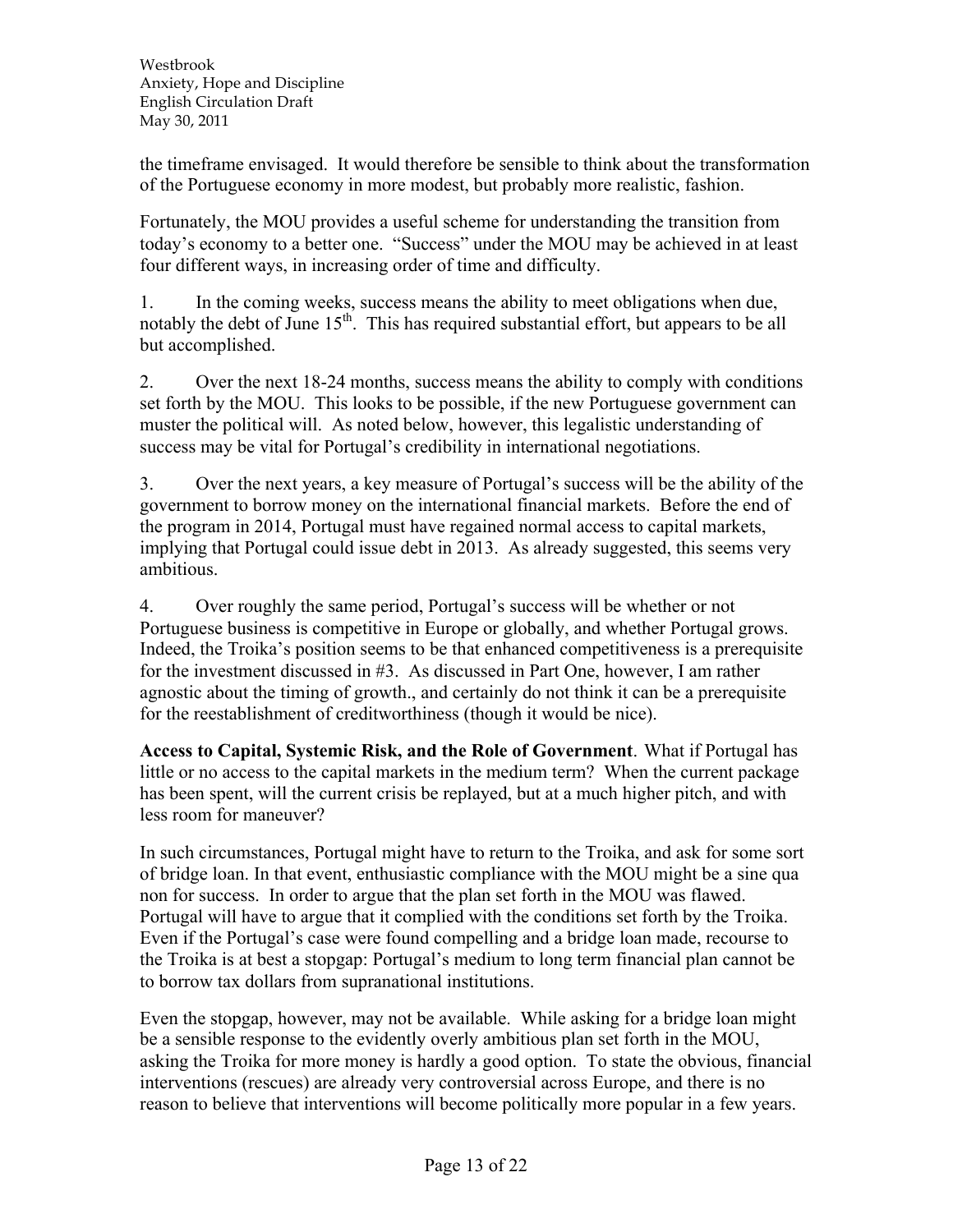To make matters worse, Portugal is not the Troika's only, or biggest, problem. The debt problems of other countries in the interim may exhaust the will, or even the funds, to assist Portugal when the money made available under the current package runs out. That is, further assistance from the Troika is politically and economically uncertain.

What we may call the Deauville problem adds a useful wrinkle. At their meeting in Deauville, France, in October of 2010, Germany's Chancellor Merkel and French President Sarkozy declared that private sector involvement would be called for in the context of orderly crisis management, thereby reopening the possibility of sovereign debt restructuring. This would require amendment of the Treaties, to be adopted and ratified before 2013. It has since been clarified that no debt issued prior to 2013, i.e., no presently outstanding debt, would be subject to such restructuring.

From a reformist perspective, the Deauville Declaration presents a serious problem. Consider, by way of analogy, a firm which is distressed and being restructured under the bankruptcy laws. Investors in the restructuring, new money, are generally given priority over earlier investors. Assuming that the firm is worth saving, that is, reorganization is likely to return more than liquidation, then giving new investors a priority is in the interest of the earlier investors, even if they have to take a haircut. One might say, in addition, that early investors did not price risk correctly (as demonstrated by the current insolvency). In contrast, new money is going in with eyes open, and is presumably doing a better job pricing risk. Such potential investors are induced to invest in an inherently risky situation in part by being given higher priority, which lowers their risk somewhat.

Now consider a country, which cannot be liquidated, but which is trying to reform its institutions, and which receives conditional liquidity. Consider Portugal. What would lead new money to invest in such a situation? The situation is uncertain (hence "crisis" and "intervention"). On the way to the world envisaged by the Deauville Declaration, any new investors will have to consider that new sovereign debt will be, by its terms, subject to restructuring, and hence presumably riskier. Thus, the transition makes capital that much harder to raise in reform situations, when it is needed the most.

One possibility is to take a "project finance" approach, that is, to try and lower the burden on the Portuguese state qua state, by moving public services into institutions that control an income stream, which could be used to provide assurance to investors in those institutions. At the same time and conversely, the monetary obligations of the Portuguese government are reduced accordingly. At some point, the core, direct, monetary obligations of the Portuguese government (payroll springs to mind) ought to be sufficiently small vis-a-vis the taxing capacity of the state that investors are comfortable investing.

More generally, access to capital is likely to be enhanced by reducing the centrality of the national government, not as a legislator or more generally, guardian of the public good, but as an economic actor. As it stands now, the government is the hub of the Portuguese economy. As a result, the government is very large, and the government's access to capital and the economy's access to capital are roughly coterminous. If, as may be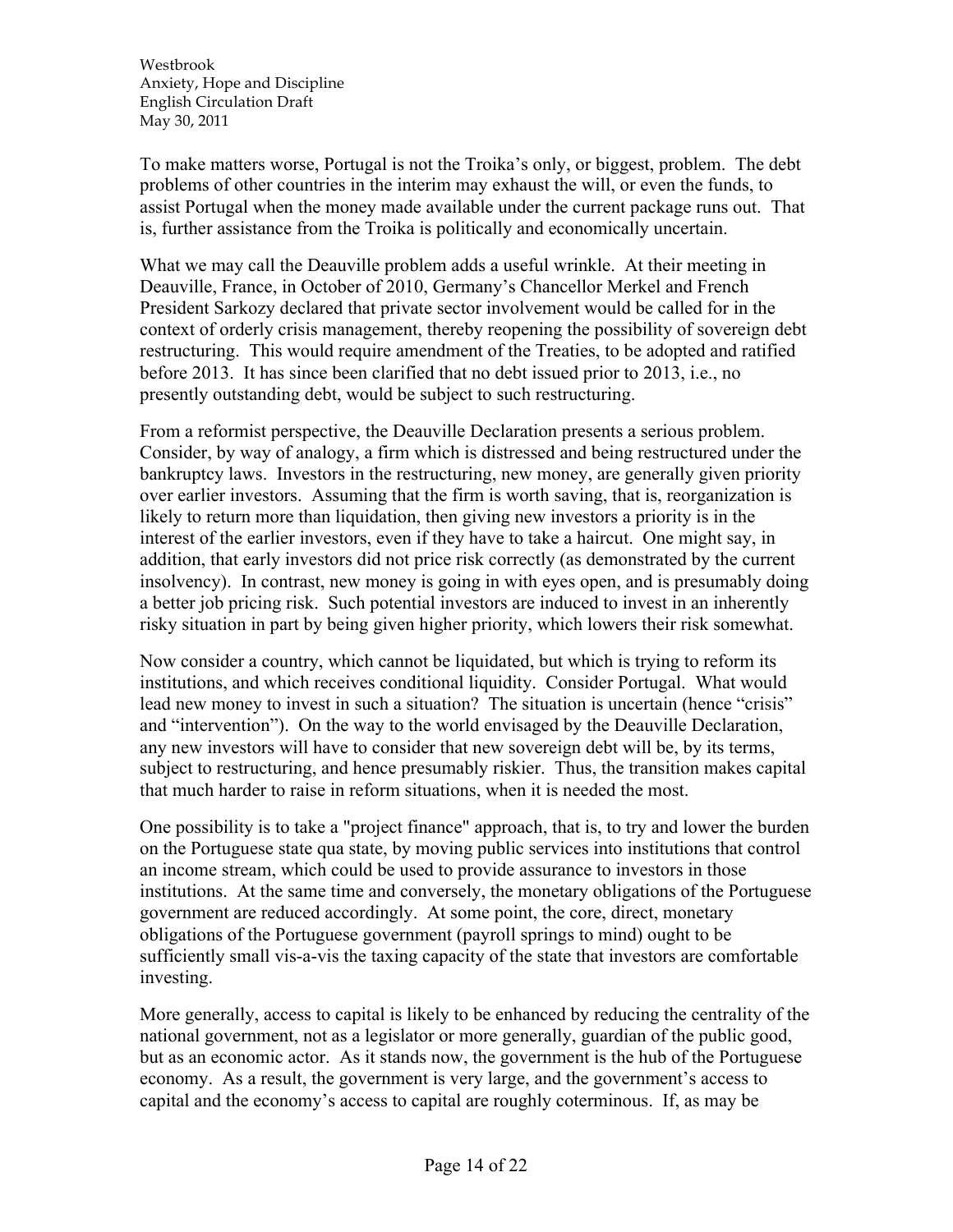expected, the government will have more difficulty accessing the financial markets, then the economy needs to develop alternate sources of funding.

At this juncture, it is useful to remember that the government and "the public" are not the same things. The government should not give up its proper role as guardian of the public good, but it need not directly provide most such goods. Many things that the people need can be provided by institutions distinct from the government, and therefore financed without much regard to sovereign debt, election cycles, and the like. Especially once markets are understood as political mechanisms (and this is political economy we are attempting), then public finance need not be the same thing as financing the state.

Begin from the proposition that the well-functioning society affords its citizens certain things. An important question for political economy, then, is which things are to be done by which institutions? The conventional distinction between "public" and "private" tends to obscure this point. Harvard University is a "private" institution, and is certainly not the state (although it is supported by the state in many ways), and fulfills many very socially important, and in that sense "public" functions. But Harvard's assets and liabilities are not part of the federal government's budget (or credit rating). Conversely, when balancing its books, Harvard cannot rely on the privileges enjoyed by the government, namely to tax. Thus the distinction between "public" and "private" does little to resolve questions of public finance.

With this thought in mind, the question of how to finance publicly vital functions (like education) can be approached more creatively, even under the foreseeable constraints of a gradual return to sovereign creditworthiness and the Deauville problem. Enterprises that generate a revenue stream, or collateralizable assets, can and often ought to be financed separately from the state. Conversely, if the government were to shift its obligations to self-funding institution, then government will have fewer obligations vis-à-vis its capacity to tax, and its creditworthiness should improve accordingly.

Recall from Part One that government was the central vector for systemic risk in the present crisis in Portugal. The government's enormous budget, massive payroll, ownership of, or partnership in, a host of businesses, and extensive debt means that the entire economy depends on confidence in the government's solvency. Thus thinking about systemic risk and access to capital over the medium term lead to the same strategy: *Portugal should reduce the centrality of the government as an economic actor*.

Or, to put matters slightly differently: Part One of this essay argued that stability, centralization and conformity had reached their limits as governing norms for the Portuguese economy. The Portuguese should, therefore, turn to flexibility as a way to think about economic policy. This is not merely a normative suggestion on my part, i.e., is not dependent on the political will in the abstract. Part Two of this essay provides a mechanism for the transition to a more flexible economy. The government's need both to provide for the public good and for financing– even assuming that Portugal does not default on its current obligations and complies with the MOU – is likely to lead to the substantial divestment of the Portuguese government from the Portuguese economy.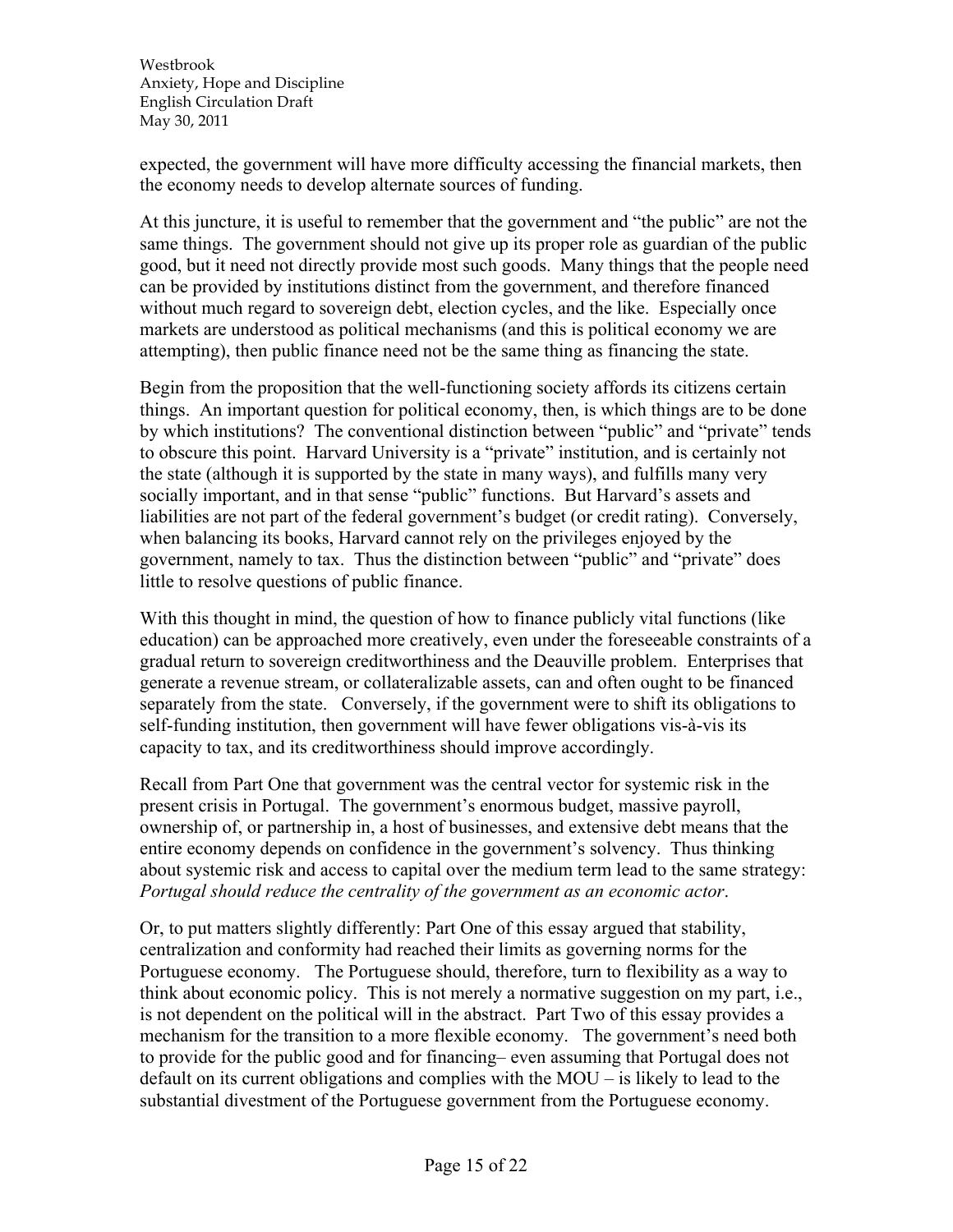(Indeed, substantial privatization is part of the MOU itself, albeit for the traditional reasons.)

In light of the ideology of some of my fellow Americans, I should make it clear that I am not arguing for privatization for its own sake. I am certainly not arguing from some sort of neo-liberal, neo-conservative, Chicago school or what have you faith in unbridled capitalism coupled with a paranoid distrust of government. Again, the European social contract is not really up for debate. The question is how can that contract be kept, how can the Portuguese ideal (or something close to it) best be achieved? For reasons discussed, I am arguing for less government participation in the economy as an actor. Conversely, as a matter of political economy, this requires a more robust civil society: more responsible institutions, with more autonomy and their own financing, and therefore, in many cases, more regulatory oversight. Over the long haul, Portugal will be better served by a government that governs more and owns less in a robust, dynamic, and ultimately more reliable, economy.

\* \* \*

What follows is a list of ideas that, taken together, are meant to work together to constitute a more flexible and hence reliable economy. Many of these ideas are in the MOU, albeit considered in terms of fiscal responsibility. This list is by no means exhaustive. There are no doubt other, better ideas. But this listing might provide a useful place to start.

**Reduce the centrality of government as an economic actor and foster civil society**. The argument, made throughout this essay, that direct government participation in the economy ought to be reduced carries with it a corollary, the nurturing of a wellfunctioning civil society, institutions to take up the tasks no longer performed by the government.

In cases in which the government owns businesses normally conducted by the private sector – large banks and airlines spring to mind – this is fairly straightforward, although it may need to be done with sensitivity to market conditions in particular cases. It is not even necessary to find a single buyer: the government's equity positions can simply be reduced through stock sales, thereby creating a publicly held company.

Many goods – public utilities, roads, and the like – are both clearly in some sense "public," and are often provided by government. Ensuring that such goods are adequately accessible, sustainably managed, and financed is no small task. Focusing on the problem of finance, however, the positive aspect of many such goods is that they generate revenue streams, and therefore can in principle be financed without recourse to taxation or general sovereign debt. The oft-proposed high speed train between Madrid and Lisbon may or may not make sense, but if built it will generate substantial fee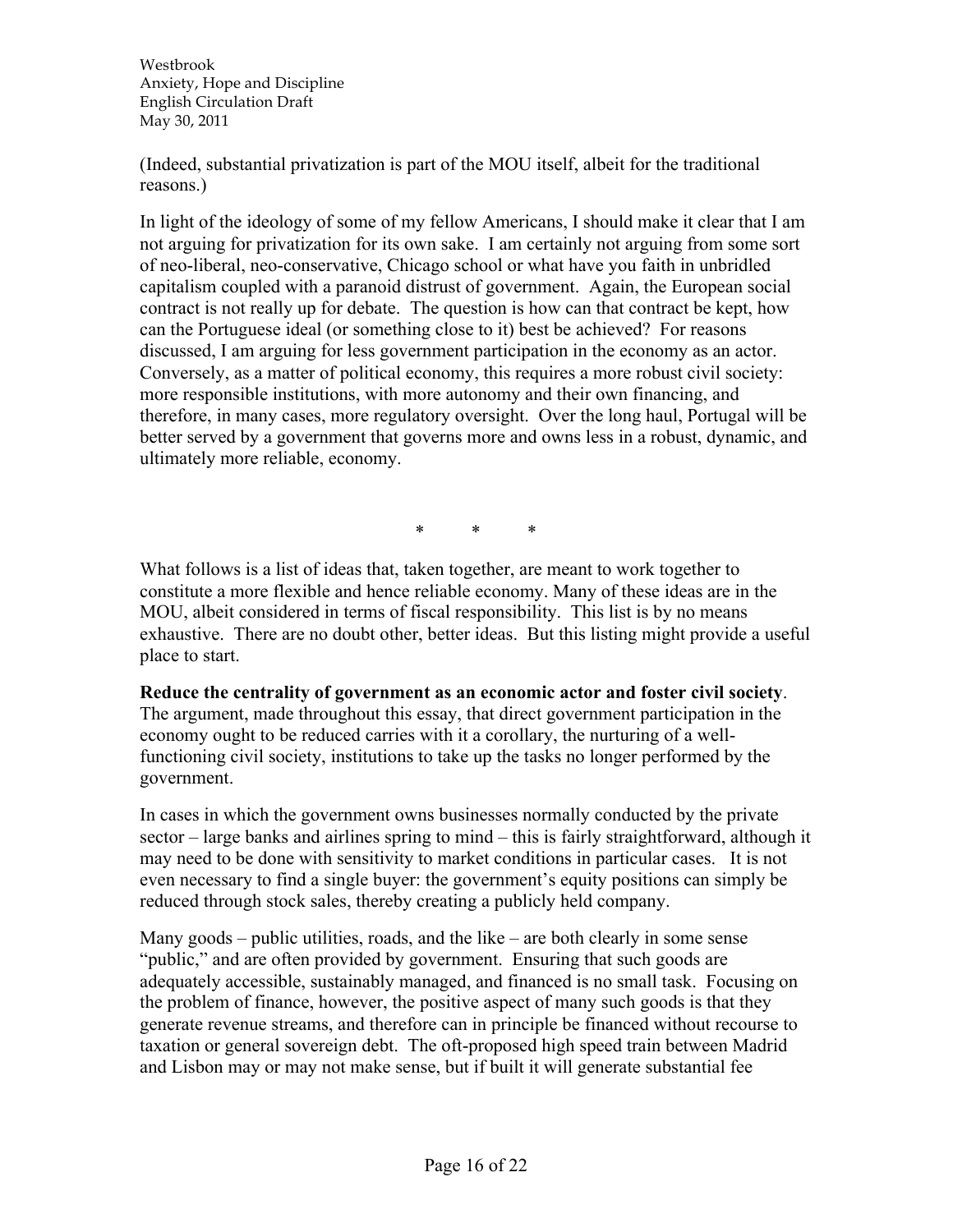income, which could be used to secure at least part of the financing needed for the project.

Thinking more dramatically, higher education could be financed in a more "American" style, in which students pay for their own education by spending their family's money, borrowing money, or winning scholarships if they are less well off or particularly gifted. These are just ideas, examples, but the general point is that financing the public good is not the same thing as financing the state.

**Reduce government debt**. Unsurprisingly, the Troika has demanded that government debt be reduced. This is a good idea, not merely for the usual reasons, but because governments in advanced economies worldwide have grown too dependent on debt markets. Particularly in the United States, I think there is a real issue of political irresponsibility here. In an anti-tax and low interest environment, political elites are simply too tempted to borrow money, thereby shielding their policies from the anger of voters.

The discipline of modern finance has tended to make financially sophisticated actors, including governments, overly reliant on debt markets. But debt, with a term, entails moments of decision. Such decisions are not always rational, or may be rational, but politically disastrous anyway. Investors may overreact, capital may flee, may not be rolled over, and the like. Issuing too much debt is thus like giving hostages.

The financial crisis worldwide may be understood as the result of the widespread belief of financial elites in risk management, which prompted such elites to take on too much leverage. The financial crisis demonstrated that risk is far more difficult to manage than was previously thought, for reasons we are still trying to articulate. As a corollary of this newfound appreciation of risk (and the rediscovery of uncertainty), leverage should be reduced accordingly. Simply put, governments and institutions should carry less debt.

Nor is so much debt really necessary. Most of a government's obligations are ongoing and incremental – health, education, and so forth. Such obligations can be funded in the old fashioned way, through taxes. The classic exception to this proposition is war, which generally must be financed through debt. It is true that European integration aims to avoid war. The achievement of peace in Europe makes it that much easier to avoid government assumption of excessive debt.

Finally, and it is difficult to know how strong this effect would be, lowering the supply of government debt, presumably driving up its cost and lowering its yield, might encourage investors to shift capital to other institutions, fostering the more flexible Portuguese economy for which this essay has been arguing.

Those things said, the usual reason for lowering the debt to GDP ratio – preserving access to credit – is not to be taken lightly. Although debt has clearly been abused in recent years, nations, firms and individuals really should preserve access to credit, because it smoothes so much of life.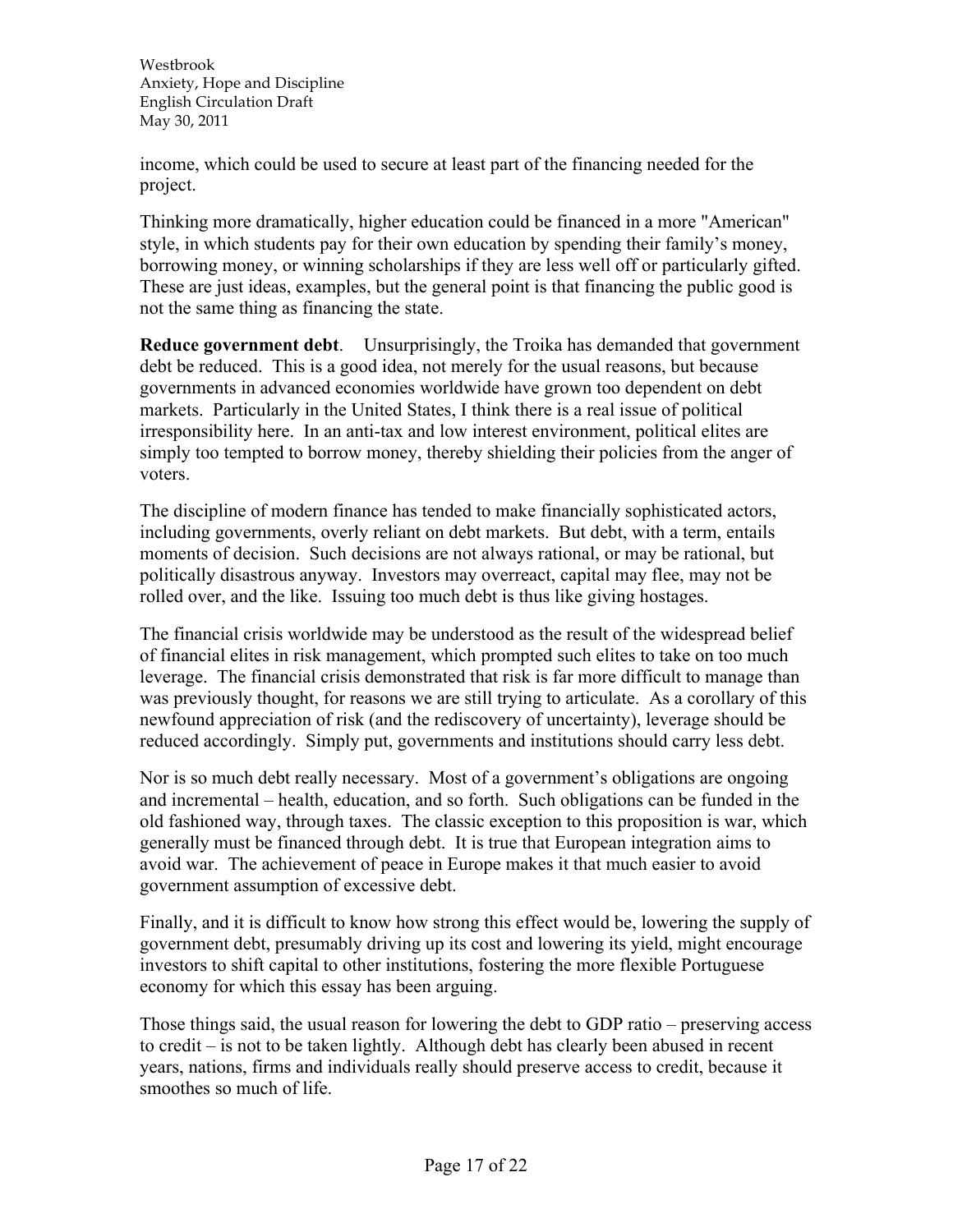**Share the Pain of Restructuring**. There are times – these are times – when markets fail and need to be restructured, and that requires the intervention of government and the spending of public money. That said, in both Europe and the United States there has been a substantial amount of "privatizing profits and socializing losses." And that is unacceptable, except in extraordinary circumstances and on a temporary basis. Business as usual, in a society that aspires to be both democratic and capitalist, means that economic actors are economically viable, without recourse to the taxing power of the state (and ultimately the state's monopoly on legitimate force). And business as usual means that tax dollars are spent in society's interest. Even justified interventions, such as Portugal's rescue package, are thus to be viewed with suspicion.

Banks may argue that the lack of liquidity of their assets has been unpleasant. No doubt, but the fact remains that, under current plans, current investors are made whole. As of this writing, Europe has not allowed sovereign debt default (or restructuring or reprofiling or voluntary restructuring, usw.), but has instead asked the populace of countries receiving assistance to tighten their belts. In short, very little pain has been shared.

Just as it may be in a borrower's interest to repay because it is important to preserve credit worthiness, it maybe in the long term interest of lenders to restructure, because it is important to preserve economic vitality. It is not in creditors' interest to shut down the economies of overleveraged countries. More generally, markets cannot work if people do not participate: confidence and a sense of hope ("mojo"), and therefore a degree of fairness, are indispensible.

Going forward, it may be hoped that collective action clauses will facilitate the restructuring of European debt. I also like the idea of buying distressed debt on the secondary market or other forms of market-based intervention that lock in losses for lenders and minimize moral hazard. I would also argue that Europe will soon need to acknowledge that sovereign debt, like other investment vehicles, should be marked to market. But these are issues of European policy, and so somewhat beyond the scope of this essay.

Member states retain primary authority for the resolution of failed financial institutions. A bank failure is one of the times in which we must accept the lesser of two evils, i.e., that losses will be socialized, and investors (primarily depositors) will be protected with tax money. Bank failure should result, however, in the liquidation of the institution in question. Both the US and Europe have shown insufficient willingness to be tough on failed institutions, meaning failed institutional management.

It bears mentioning, however, that the specific failure most prominent in this crisis, financial institutions buying large amounts of ultimately unsound government debt, hardly qualifies as rash. Government debt is, or heretofore has been, the most conservative of investments. Banks were wrong about this, but so were their regulators.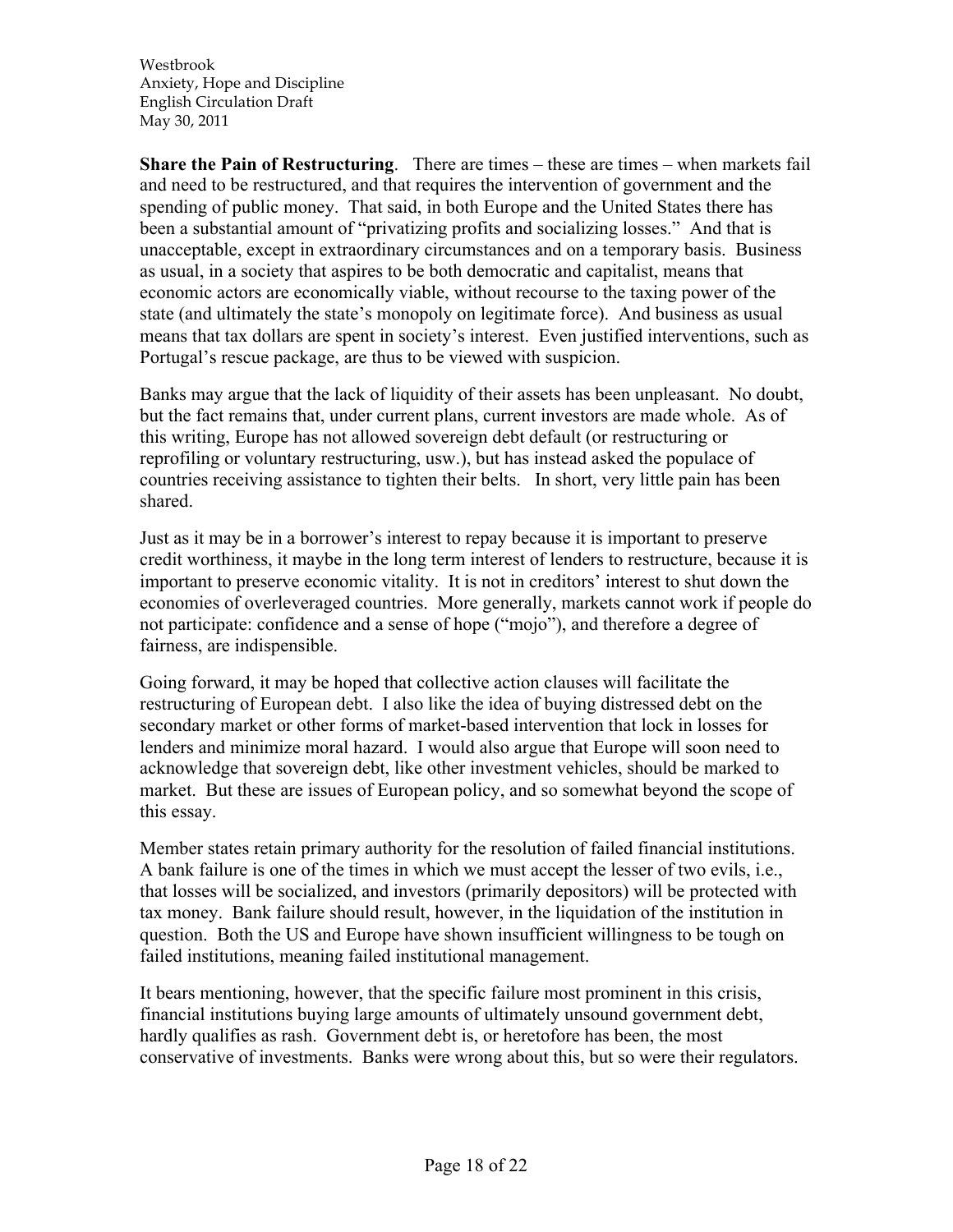**Foster competitive banking both domestically and internationally**. Over 75% of commercial banking (both business and household) in Portugal is controlled by five Portuguese banks, all intimately involved in government affairs. Under such circumstances, not only is a truly competitive banking market unlikely, it exposes banks – and hence the economy as a whole – to the weaknesses of the Portuguese government.

The Portuguese economy's access to capital should not be a function of the Portuguese government's success on the capital markets. So Portugal needs foreign banks, not to buy debt, but to be banks – to make ordinary business and household loans. A larger presence of major banks, doing business in Portugal, might mean that if and when a crisis arose, business and individual access to capital was less threatened.

Interestingly, a more open capital market within Portugal might be reassuring to investors in Portuguese sovereign debt. To make things simple, suppose one has a vineyard, or perhaps a renewable energy project. If the financing is through a European – but not Portuguese – bank, then one might think that, even if the Portuguese government, or financial system, were to run into trouble, it would not affect the operation of the vineyard or the renewable energy project. Presumably, such businesses would continue to pay taxes, thereby helping the government's position. That is, the government's distress, or the distress of some other actor, need not be immediately translated to all other actors. Strength through flexibility.

At the same time, Portuguese financial institutions should increase their current efforts to do business internationally. In particular, Portuguese banks have connections throughout the Lusophone world, as well as elsewhere, especially in Africa.

**Encourage entrepreneurship by reforming bankruptcy law**. As mentioned, reducing the government's participation directly in the economy, as owner, presumes the establishment of an ecosystem of actors that can do the work society needs. Reducing the government's social profile should mean increasing the profile of businesses and other institutions.

A major obstacle to the establishment of such institutions is personal risk aversion. Simply put, new businesses often fail, leaving debts in their wake. In Portugal and many other countries, such debts are generally the personal responsibility of the founders of the business. In light of the fact that the business just failed, and the debt is presumably compounding interest, such debts are not easily repaid by the founders. Knowing all this, Portuguese are rationally reluctant to form new businesses, to take on risk.

At least as a legal matter, addressing this problem is simple. (As a cultural matter, almost nothing is simple.) Company law, and bankruptcy law, should be understood to limit the liability of founders of companies. In the general case, outside investors in such businesses should expect to lose their investment if the business fails, and not to be able to encumber the lives of the persons who tried. Rephrased, the point of bankruptcy and company law is to encourage reasonable risk taking.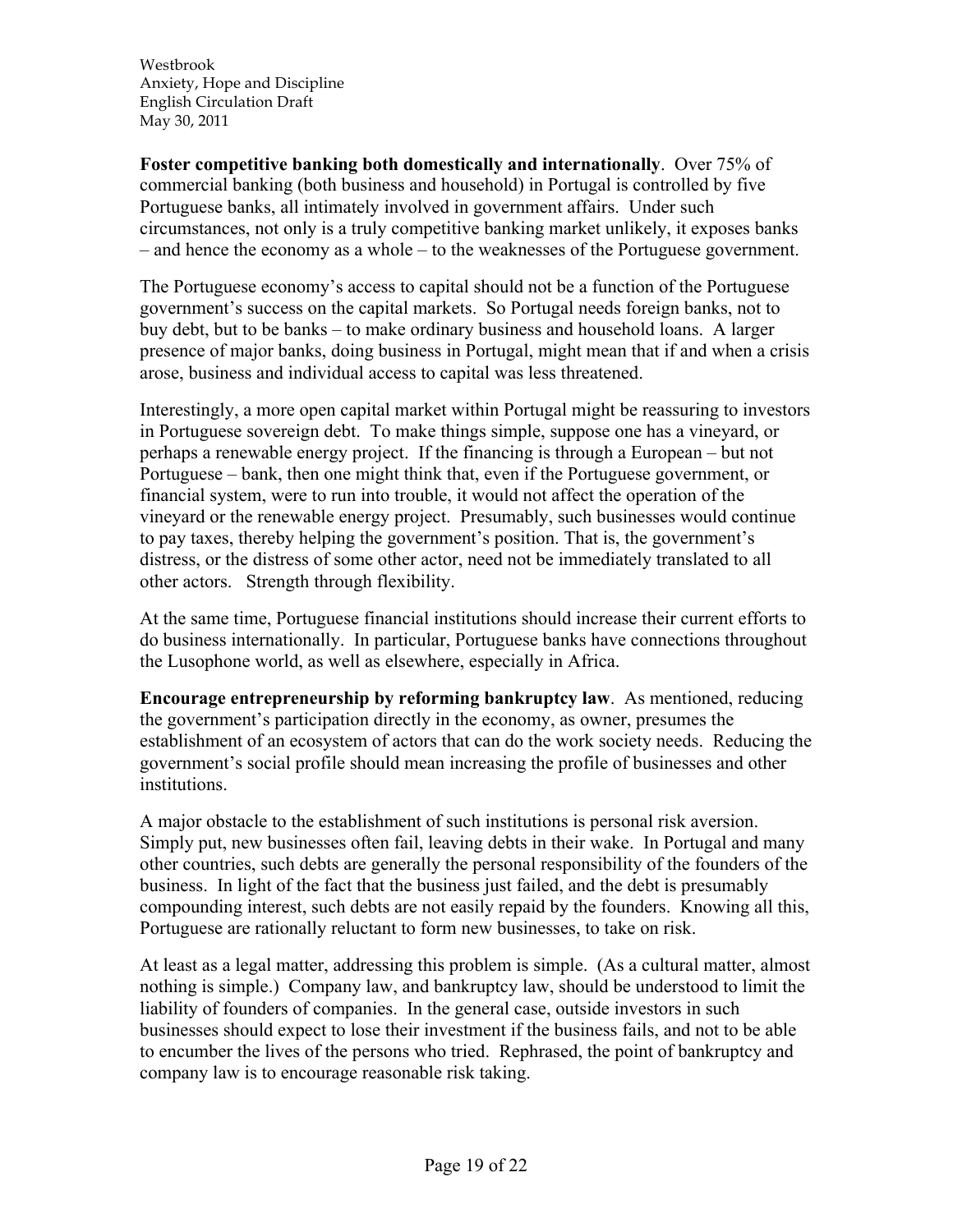There is no moral problem here. An investor is paid for bearing risk, including the risk of a company's failure. It is therefore important for investors to price risk appropriately. Risky ideas should receive financing at a higher rate, if at all. By the same token, failure to raise capital at a reasonable rate serves as a signal to entrepreneurs that their business model is not convincing, and perhaps needs more work. None of this happens if nobody gets in the game.

Collectively, if people only work for established institutions, it is hard for the society as a whole to innovate, to change, to renew itself. It is hard to grow. In the current circumstances, when new institutions are likely to be needed because the government's capacity to provide service is likely to shrink, it is particularly advisable to encourage people to take a little risk, start something new. The easiest way to do that is to reassure people that if things do not work out – and things often do not work out, often without anybody being at fault – then life will go on.

As suggested in the discussion of sharing the pain, a somewhat looser attitude toward debt collection is in the interest of creditors. Far better to be a banker or other investor in a dynamic business environment, with the inevitable occasional bad loan or what have you, then chase a few basis points in a moribund economy.

**Encourage development of business culture through legal reform**. The idea that the Portuguese legal system is unbearably slow, and should therefore be reformed, is not new. Of course litigants do not like to spend huge amounts of time and money resolving disputes; this is inefficient in most senses of the word.

That said, the reason legal reform is important for purposes of political economy is quite different. Legal practice, backed by a well functioning legal system, is one of the primary ways that society develops business culture, and in particular, adopts to change. Suppose, for relevant example, one wants to foster technological innovation, much of which is done by people who are simultaneously teachers, researchers, and inventors, operating in a number of institutions. How is intellectual property to be defined, conveyed, commercialized, and otherwise disposed of in this environment? The answer, of course, is a system of contract – a licensing regime. Such regimes are not produced by government activity, but by "private" negotiation, backed by a court system. As this essay has argued throughout, however, markets are never simply private; the collective social practice of licensing provides an environment in which intellectual property can be commercialized, and therefore can attract capital, and therefore can be developed in the first place.

The general point is that courts help societies harness their energies to produce a public tradition (a jurisprudence) which in turn produces the reliability on which economic activity depends. All of this is done with only minimal input from the state, which generally pays only the cost of the court system.

**Open to the World.** As already suggested, Portuguese society is aging, and demographics impose severe constraints on growth. An obvious way to lower the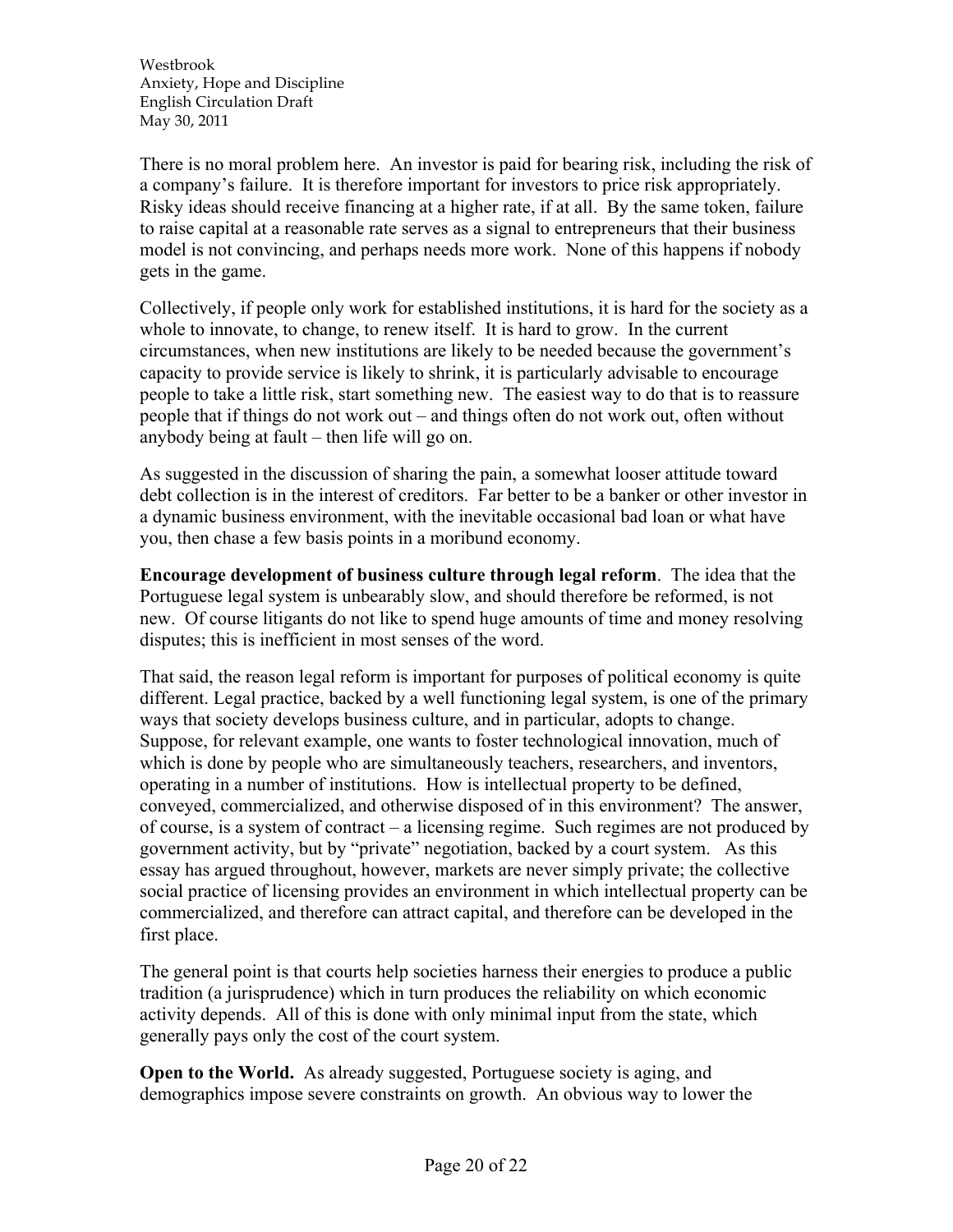nation's age – and to provide for an aging population – is to encourage immigration. The United States is, of course, a nation of immigrants. And especially in recent years, in the United States, for all the difficulties, immigration has kept the average age relatively low. And this has made a huge difference to the substantial portion of the population that is aging, and to the economy as a whole.

Especially in comparison with other European countries, many of which fear immigration, Portugal has a long history of immigration, emigration, and return. This history should serve as the basis for a renewed commitment to mobility, in an effort to create a more dynamic labor market. The  $16<sup>th</sup>$  century will not return, but Portugal should revitalize its conception of itself as a nation of wayfarers and adventurers, welcoming workers from elsewhere, and trading widely.

International competitiveness may be hindered because of weaknesses in education. My perception is that in Portugal, as in many societies, this is not a problem for the elite, but is a problem for the broad managerial/entrepreneurial/skilled classes. Particular attention should be paid to instruction in English, the language of international commerce. While Portuguese elites speak English very well, the question is the extent to which the Portuguese can do business in the language. Insofar as Portugal is serious about revitalizing its export businesses, English competence will be useful.

**Strengthen the European conversation.** The European response to this crisis continues to be too optimistic. Fundamental difficulties in the European financial architecture have not been confronted. The official line seems to be that the design of the EMU was basically sound, but there have been a few problems with implementation. Rather more technically, the assumption seems to be that this time, fiscal responsibility among Member States like Portugal will be enforced, and that therefore debt spreads will be very, very narrow. The genie will return to his bottle. Indeed.

It seems far more likely that, for the foreseeable future, sovereign debt – and more broadly, development capital – will be more expensive in Portugal than it is in Germany, for obvious example. This is not an altogether a bad thing. Portugal is a different country, with its own problems and difficulties and opportunities. The structural question confronting those who care about the European project is how to deal with the fact that differences will emerge among member state economies, for all the obvious reasons – history, culture, demographics, democratic fortunes, and so forth. Addressing that question is a project for another day; this essay has gone on quite long enough.

The Portuguese should remember, however, that they have much to offer Europe. Portugal should play an important role in the conversation through which Europe will learn to accommodate, rather than deny, its structural differences. To speak confidently in that conversation, however, Portugal needs to attend to its own credibility (creditworthiness in another sense).

Portugal first of all, and others in due course, need to know that the nation is not merely acted upon by the Troika and the creditor nations of northern Europe. Portugal is building